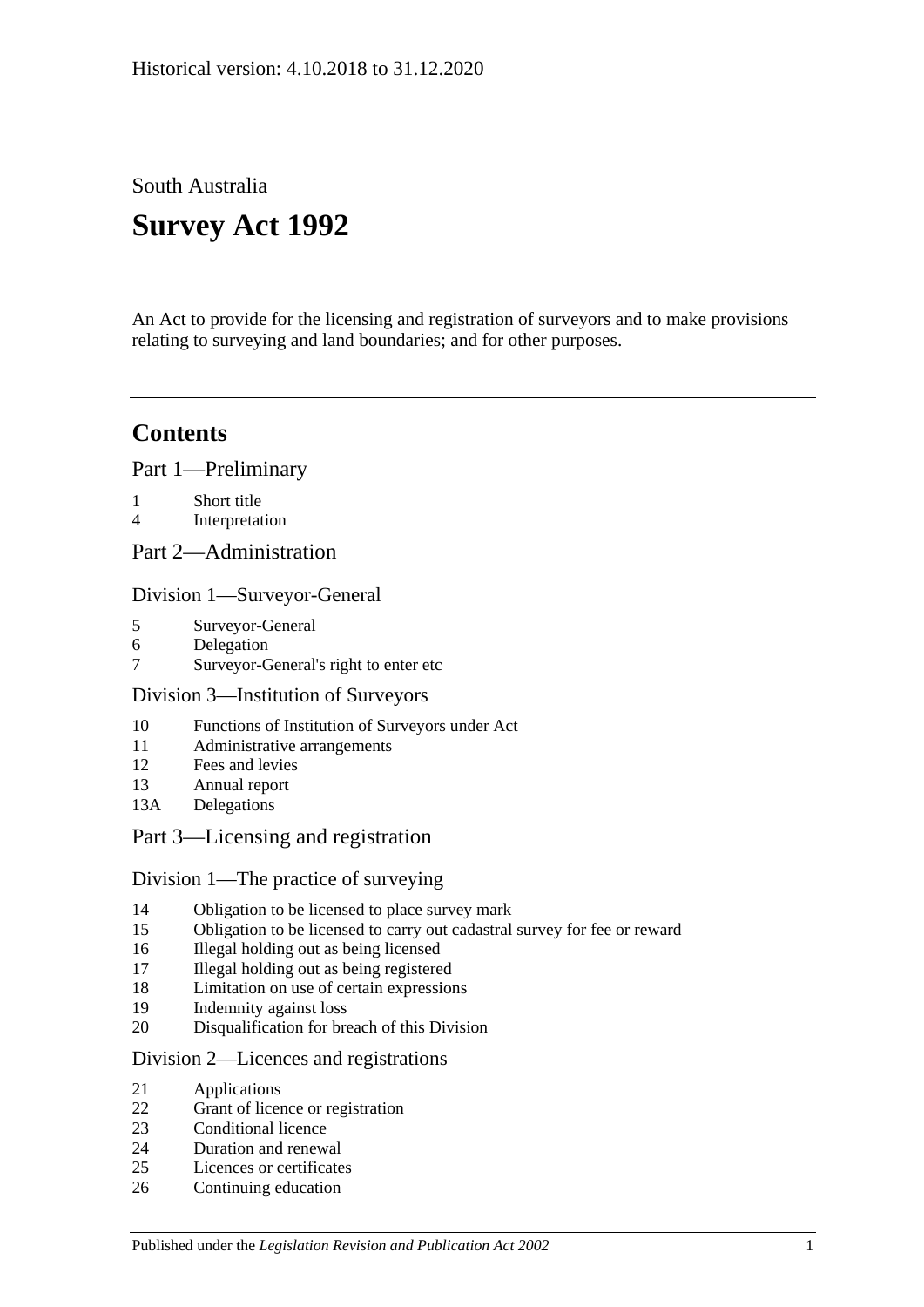#### [Breach of conditions](#page-11-0)

[Division 3—Special provisions relating to surveying services providers](#page-11-1)

[Improper directions etc to surveyor by surveying services provider](#page-11-2)

#### [Division 4—Discipline](#page-11-3)

- [Proper cause for disciplinary action](#page-11-4)
- [Complaints](#page-12-0)
- [Investigations by Institution of Surveyors](#page-12-1)
- [Consequence of investigation by Institution of Surveyors](#page-13-0)
- [Disciplinary powers of Tribunal](#page-13-1)
- 38A [Participation of assessors in disciplinary proceedings](#page-14-0)
- [Return of licence or certificate of registration](#page-15-0)
- [Restrictions on disqualified persons](#page-15-1)
- [Consequences of action against surveyor in other jurisdictions](#page-15-2)

#### [Division 5—Reviews by Tribunal](#page-16-0)

[Reviews by Tribunal](#page-16-1)

#### [Part 4—Surveying](#page-16-2)

#### [Division 1—Survey instructions](#page-16-3)

[Survey instructions](#page-16-4)

#### [Division 2—Rectification of surveys](#page-17-0)

- [Investigations by Surveyor-General](#page-17-1)<br>45 Rectification
- [Rectification](#page-18-0)

#### [Division 3—Miscellaneous](#page-19-0)

- [Right to enter etc](#page-19-1)
- [Certification of plans](#page-19-2)
- [Liability of surveyor for acts or omissions of employees](#page-19-3)

## [Part 5—Establishment of land boundaries](#page-19-4)

#### [Division 1—Coordinated cadastre](#page-19-5)

[Coordinated cadastre](#page-19-6)

#### [Division 2—Confused land boundaries](#page-20-0)

- [Confused Boundary Areas](#page-20-1)
- Surveys [within Confused Boundary Area](#page-20-2)

#### [Part 6—Miscellaneous](#page-22-0)

- [Interference with survey marks](#page-22-1)
- [Offence to hinder or obstruct](#page-23-0)
- [False or misleading information](#page-23-1)
- [Confidentiality](#page-23-2)
- 55A [Victimisation](#page-23-3)<br>56 General defen
- [General defence](#page-24-0)
- [Punishment of conduct that constitutes offence](#page-24-1)
- [Levy on lodgment of plans](#page-24-2)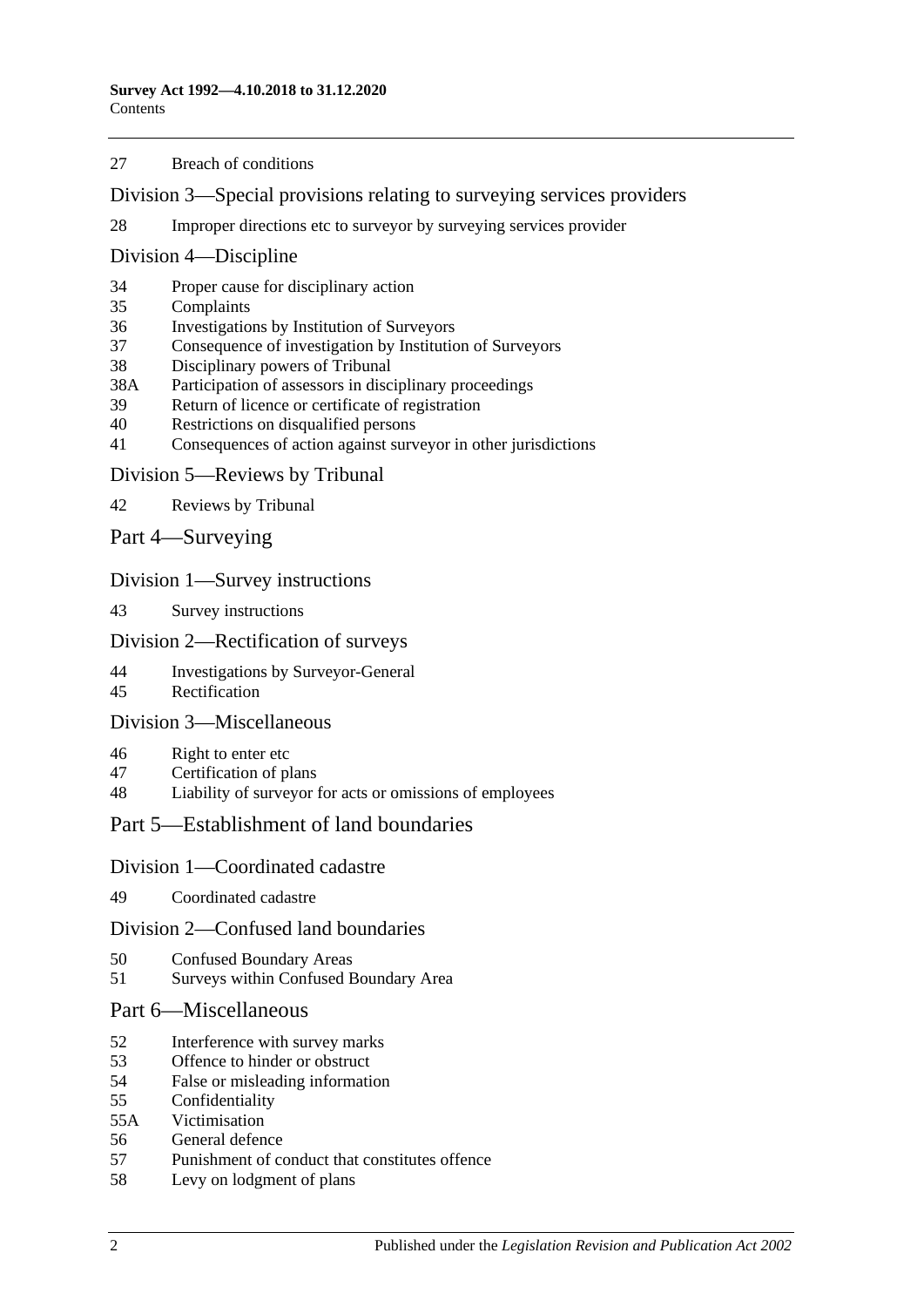- 59 [Approvals](#page-24-3)
- 59A [Parties to proceedings before Tribunal](#page-24-4)
- 60 [Evidentiary provision](#page-25-0)
- 61 [Summary offences](#page-25-1)
- 62 [Service of notices](#page-25-2)
- 63 [Regulations](#page-25-3)

[Legislative history](#page-27-0)

[Appendix—Divisional penalties and expiation fees](#page-33-0)

## <span id="page-2-0"></span>**The Parliament of South Australia enacts as follows:**

## **Part 1—Preliminary**

#### <span id="page-2-1"></span>**1—Short title**

This Act may be cited as the *Survey Act 1992*.

#### <span id="page-2-2"></span>**4—Interpretation**

(1) In this Act, unless the contrary intention appears—

*beneficiary* includes an object of a discretionary trust;

*cadastral survey* means any process of determining the boundaries of land by the measurement of distances and angles (including measurement by means of an electronic device) or by photogrammetry;

*course* includes a lecture, seminar, tutorial or workshop;

*designated survey area*—see [Part 5 Division 1;](#page-19-5)

*director* of a body corporate means a member of the board or committee of management of the body corporate, whether validly appointed or not;

*equipment* includes instruments or appliances used in, or for the purposes of, carrying out a survey;

*Institution of Surveyors* means the Institution of Surveyors, Australia, South Australia Division Incorporated;

*interfere* with a survey mark includes disturb, damage, remove or destroy the survey mark;

*land* includes—

- (a) submerged land;
- (b) an interest in land;

*licensed surveyor* means a person who holds a licence as a surveyor under [Part 3](#page-9-1)  [Division 2;](#page-9-1)

*permanent survey mark* means a mark or peg included in the network of survey marks established under [Part 5 Division 1;](#page-19-5)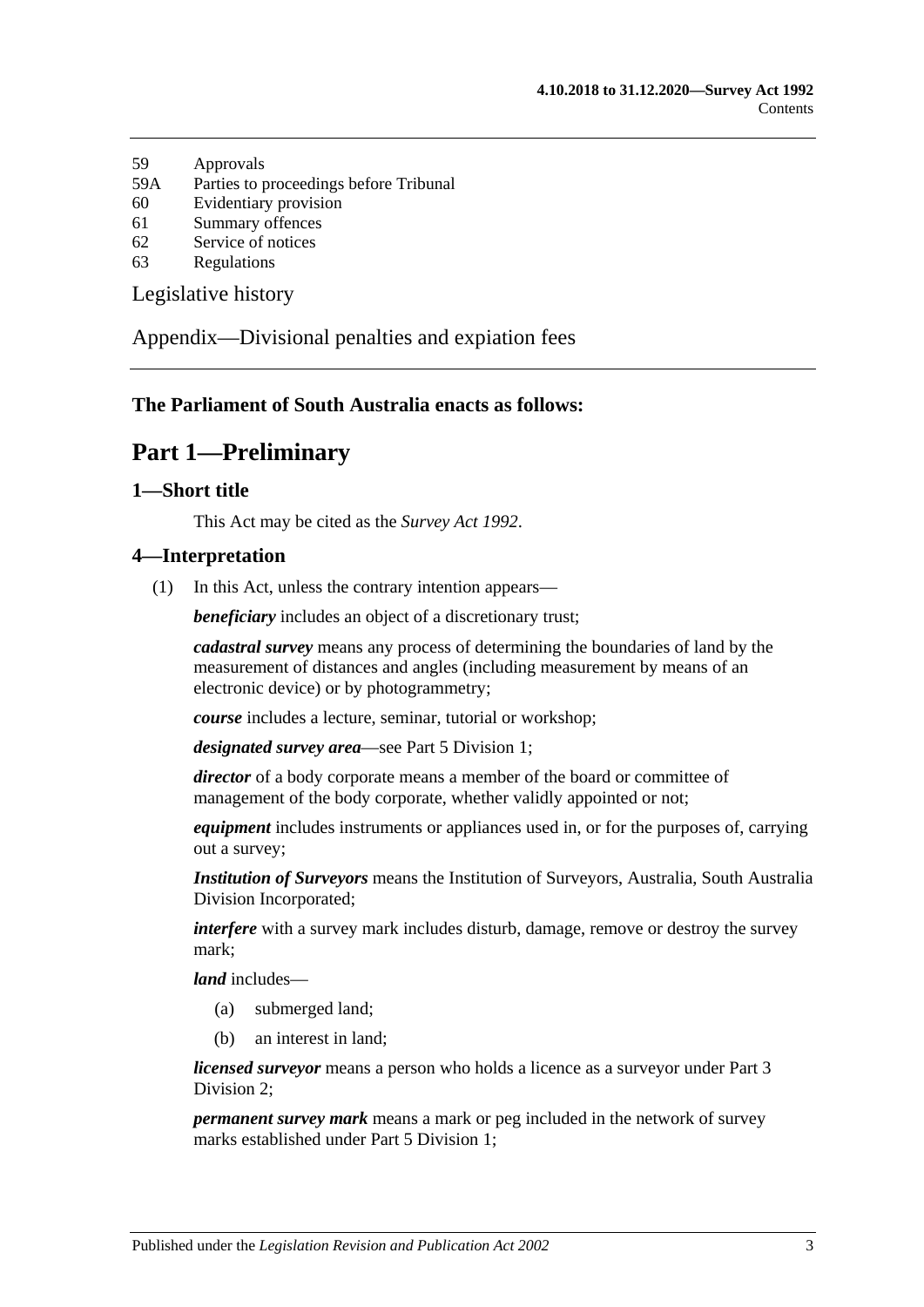*provide*, in relation to surveying services, means provide surveying services personally or through the instrumentality of another, and includes offer to provide;

#### *record* means—

- (a) a documentary record; or
- (b) a record made by an electronic, electro-magnetic, photographic or optical process; or
- (c) any other kind of record;

*registered surveyor* means a person registered as a surveyor under [Part 3 Division 2;](#page-9-1)

*Registrar* means the person for the time being appointed to, or acting in, the position of Registrar established by the Institution of Surveyors pursuant to [Part 2 Division 3;](#page-5-2)

*survey* means—

- (a) a cadastral survey; or
- (b) any process of determining—
	- (i) the form of land; or
	- (ii) the position of a point, object, structure or feature on or in land,

by the measurement of distances and angles (including measurement by means of an electronic device) or by photogrammetry;

*surveying services provider* means a person (not being a surveyor) who provides surveying services through the instrumentality of a surveyor;

*survey instructions*—see [Part 4 Division 1;](#page-16-3)

*survey mark* means—

- (a) a mark or peg of a kind specified in survey instructions in force under this Act that is placed on or in land for the purposes of defining a boundary of the land; or
- (b) a permanent survey mark;

*surveyor* means a licensed or registered surveyor;

*Surveyor-General* means the person for the time being appointed or acting as the Surveyor-General;

*Tribunal* means the South Australian Civil and Administrative Tribunal established under the *[South Australian Civil and Administrative Tribunal Act](http://www.legislation.sa.gov.au/index.aspx?action=legref&type=act&legtitle=South%20Australian%20Civil%20and%20Administrative%20Tribunal%20Act%202013) 2013*;

*trust*—a trust is considered for the purposes of this Act as a single entity consisting of the trustees and the beneficiaries;

*trust or corporate entity* means a trust or a body corporate.

- (2) A person who holds a licence under this Act will be taken to be registered under this Act.
- (3) A reference in an instrument (whether of a statutory nature or not)—
	- (a) to a licensed surveyor is to be taken to be a reference to a licensed surveyor within the meaning of this Act;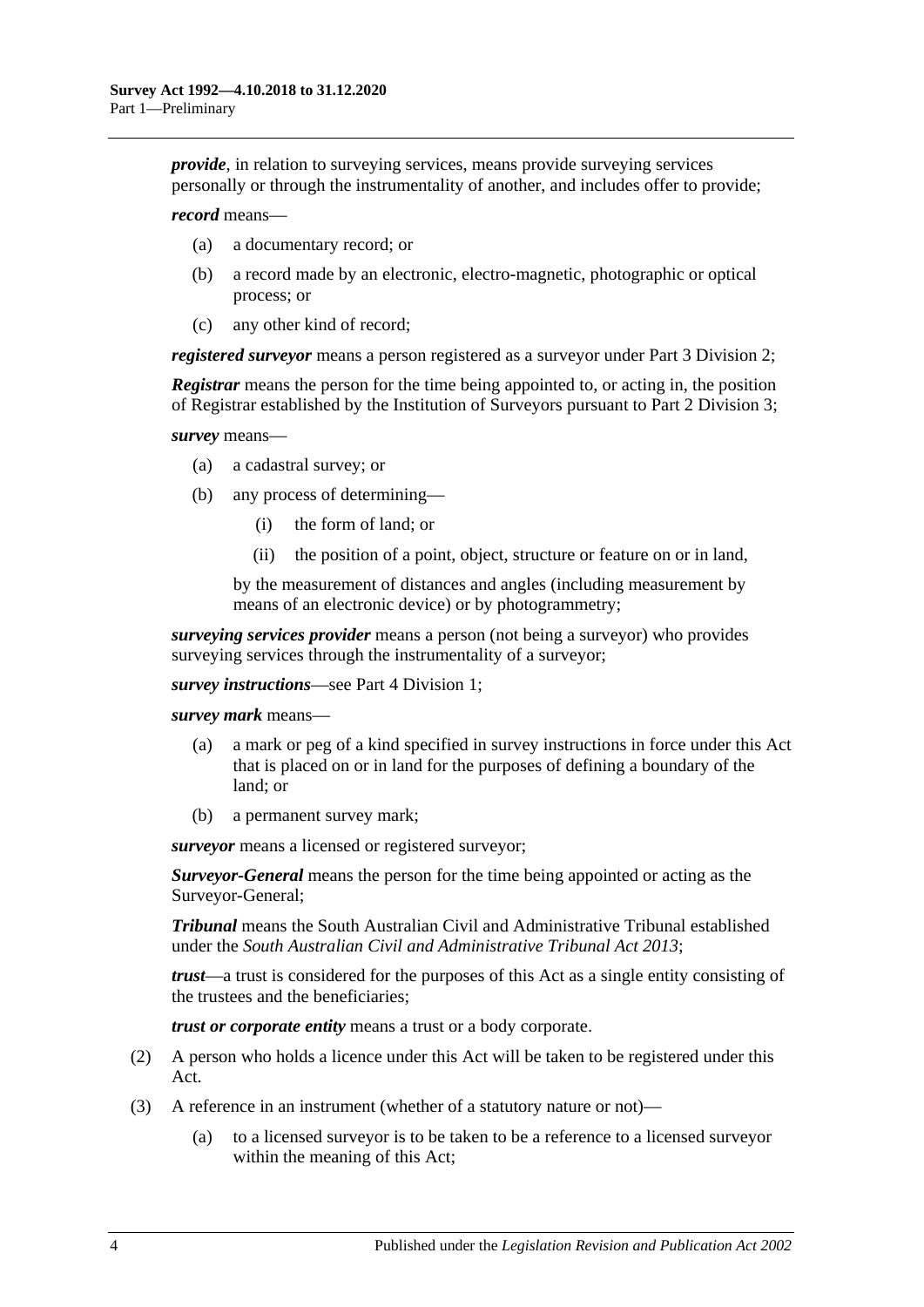- (b) to a registered surveyor is to be taken to be a reference to a licensed or registered surveyor within the meaning of this Act.
- (4) For the purposes of this Act, a surveyor whose licence or registration is under suspension will be taken not to hold a licence or not to be registered (as the case may require).
- (5) Without limiting the generality of the expression, a person who is not a surveyor will, unless exempted by the regulations, be taken to *provide surveying services through the instrumentality of a surveyor if the person*, in the course of carrying on a business, provides services to the surveyor for which the person is entitled to receive a share in the profits or income of the surveyor's practice.
- (6) For the purposes of this Act, a person *occupies a position of authority in a trust or corporate entity* if the person—
	- (a) in the case of a body corporate—
		- (i) is a director of the body corporate; or
		- (ii) exercises, or is in a position to exercise, control or substantial influence over the body corporate in the conduct of its affairs; or
		- (iii) manages, or is to manage, the business of the body corporate that consists of the provision of surveying services; or
		- (iv) where the body corporate is a proprietary company—is a shareholder in the body corporate; or
	- (b) in the case of a trust—is a trustee or beneficiary of the trust.
- (7) However—
	- (a) a minor who is a shareholder in a proprietary company, or a beneficiary under a trust, is not, for that reason, to be regarded as a person occupying a position of authority; and
	- (b) a charitable organisation that is a beneficiary of a trust is not, for that reason, to be regarded as occupying a position of authority in the trust.
- (8) For the purposes of this Act, a person who holds more than 10 per cent of the issued share capital of a public company will be regarded as a person *occupying a position of authority* in that company.

**Note—**

For definition of divisional penalties (and expiation fees) see Appendix.

## <span id="page-4-1"></span><span id="page-4-0"></span>**Part 2—Administration**

## **Division 1—Surveyor-General**

#### <span id="page-4-2"></span>**5—Surveyor-General**

- (1) There will be a Surveyor-General.
- (2) The Surveyor-General must be a person who is eligible to be licensed or registered under this Act.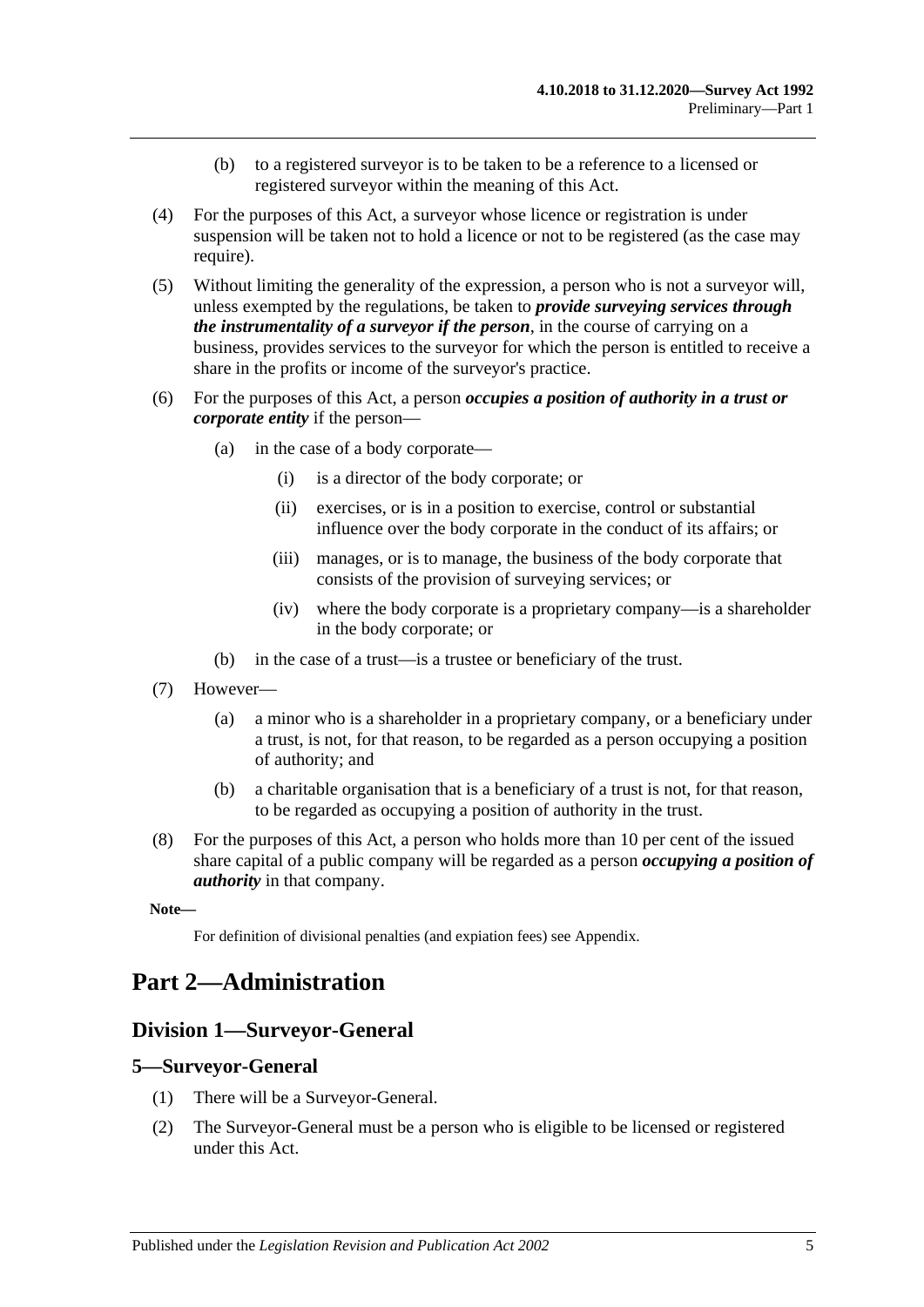#### <span id="page-5-0"></span>**6—Delegation**

- (1) The Surveyor-General may delegate to any person any of the Surveyor-General's functions or powers under this or any other Act.
- (2) A delegation under this section—
	- (a) may be made subject to such conditions as the Surveyor-General thinks fit; and
	- (b) is revocable at will; and
	- (c) does not derogate from the power of the Surveyor-General to act in any matter.

#### <span id="page-5-1"></span>**7—Surveyor-General's right to enter etc**

The Surveyor-General, or a person authorised in writing by the Surveyor-General, may—

- (a) at any reasonable time, enter any land for the purposes of performing the functions assigned to the Surveyor-General under this Act; and
- (b) take such action as is necessary to enable those functions to be carried out effectively (including excavating or breaking the surface of land to the extent necessary to uncover or place a survey mark).

## <span id="page-5-2"></span>**Division 3—Institution of Surveyors**

#### <span id="page-5-3"></span>**10—Functions of Institution of Surveyors under Act**

- <span id="page-5-4"></span>(1) The Institution of Surveyors is responsible for—
	- (a) monitoring the operation of this Act and the law relating to surveying; and
	- (b) exercising a general oversight over surveying, and the keeping of survey records, in this State; and
	- (c) monitoring the operation of survey instructions in force under this Act; and
	- (d) exercising a general oversight over the professional practice of surveyors; and
	- (e) monitoring the standards of courses of instruction and training available to—
		- (i) those seeking licensing or registration as surveyors; and
		- (ii) surveyors seeking to maintain or improve their skills in surveying practice; and
	- (f) consulting with educational authorities in relation to the establishment, maintenance or improvement of courses referred to in [paragraph](#page-5-4) (e); and
	- (g) making recommendations to the Minister with respect to the matters referred to in the preceding paragraphs; and
	- (h) providing financial and other assistance for the conduct by a university of, or participation of a student in, a course of instruction and training that provides qualifications for licensing or registration as a surveyor, and otherwise promoting surveying as a career, as agreed with the Minister; and
	- (i) carrying out such other functions as are assigned to it by this Act.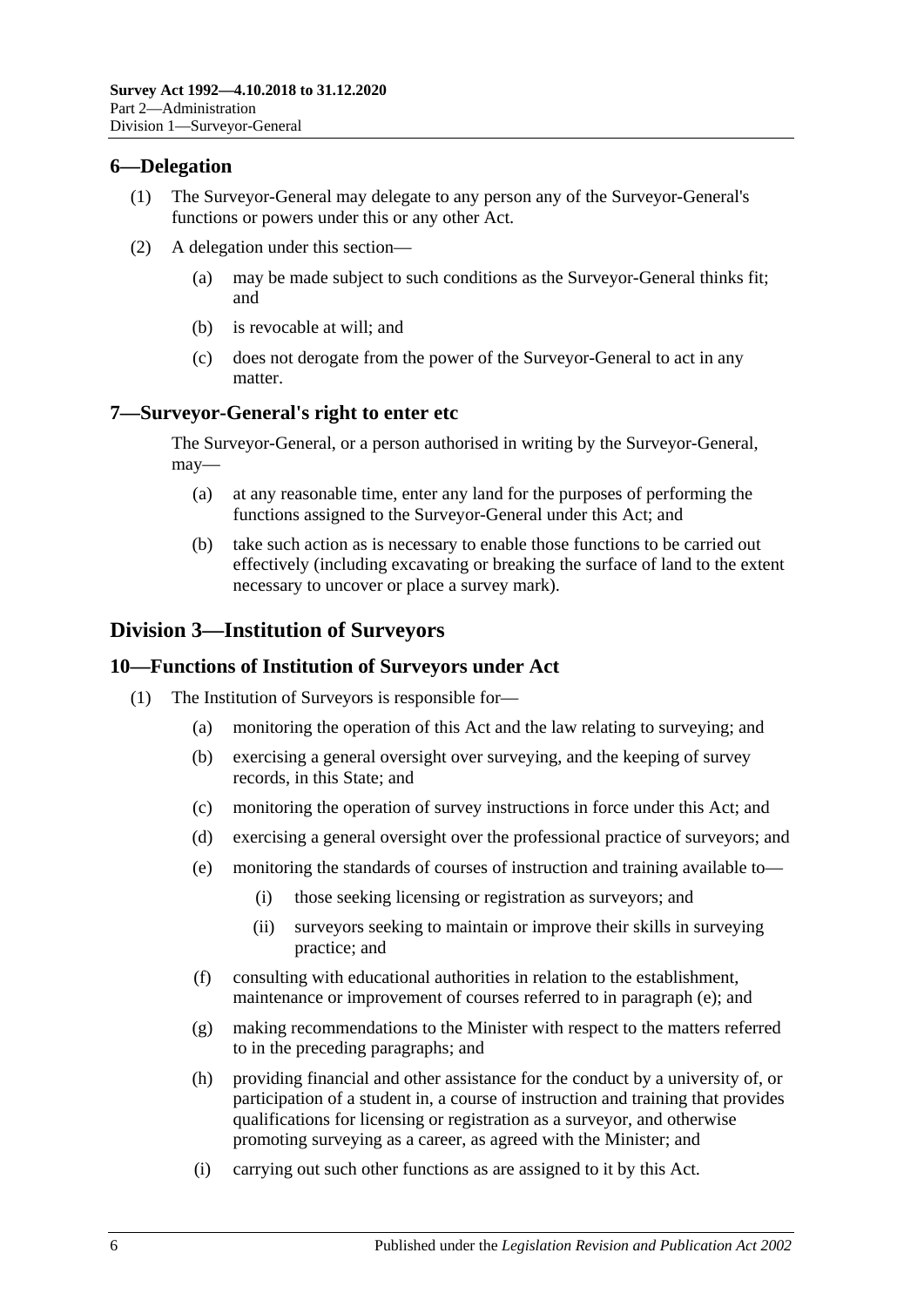(2) The Institution of Surveyors must carry out its functions under this Act with a view to promoting and maintaining high standards of competence and conduct in surveying practice.

## <span id="page-6-0"></span>**11—Administrative arrangements**

The Institution of Surveyors must, after consulting with the Minister—

- (a) establish the position of Registrar and ensure that a person is appointed to, or acting in, that position at all times; and
- (b) establish and maintain a register of surveyors and ensure—
	- (i) that the register is accurate; and
	- (ii) that the register is available for inspection by or on behalf of the Surveyor-General without charge and by any other person on payment of the fee fixed by the Institution of Surveyors with the approval of the Minister; and
- (c) make administrative arrangements for receiving, considering and investigating complaints against surveyors; and
- (d) establish and maintain a system for collecting the levies payable under this Act on lodgment of survey plans; and
- (e) establish and maintain such other administrative arrangements as are necessary for the performance of the functions assigned to it by this Act.

#### <span id="page-6-1"></span>**12—Fees and levies**

- (1) The Institution of Surveyors—
	- (a) must keep separate accounts of fees and levies received under this Act; and
	- (b) must prepare a statement of those accounts in respect of each financial year and have the statement audited by a registered company auditor.
- (2) Fees and levies received by the Institution of Surveyors under this Act may only be used in carrying out the functions assigned to the Institution by this Act.

#### <span id="page-6-2"></span>**13—Annual report**

- (1) The Institution of Surveyors must, on or before 30 September in each year, deliver to the Minister a report on the performance of its functions under this Act during the financial year that ended on the preceding 30 June.
- (2) The report must include, in respect of the financial year to which it relates—
	- (a) statistics relating to licences, registrations and renewals granted under this Act, complaints against surveyors received under this Act and investigations carried out under this Act; and
	- (b) the audited statement of accounts of fees and levies.
- (3) The Minister must, within 12 sitting days after receipt of the report, cause a copy of the report to be laid before each House of Parliament.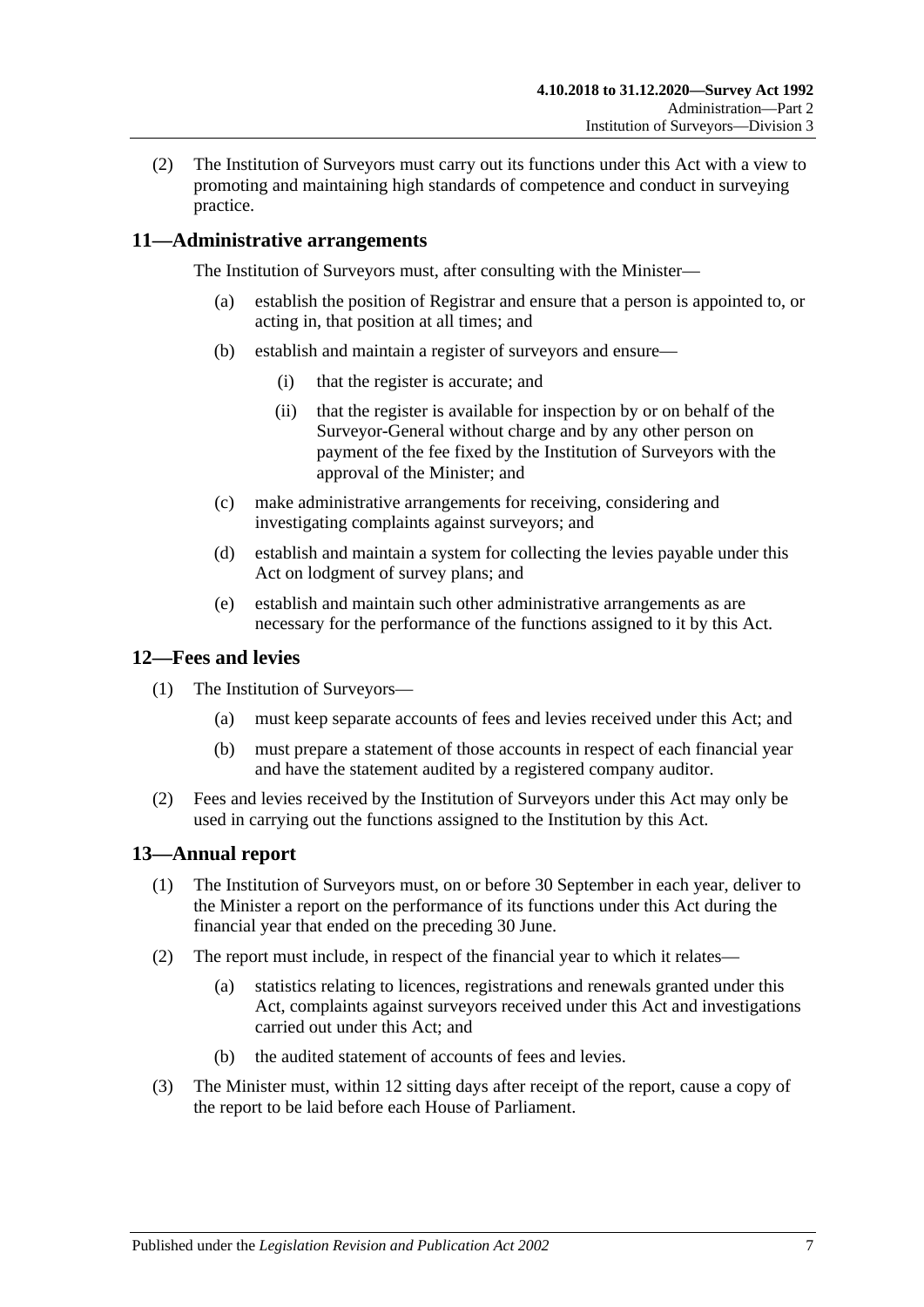## <span id="page-7-0"></span>**13A—Delegations**

- (1) The Institution of Surveyors may, by instrument in writing, delegate any of its functions or powers under this Act other than this power of delegation.
- (2) A delegation—
	- (a) may be made—
		- (i) to a member of the Institution of Surveyors; or
		- (ii) to a committee established by the Institution of Surveyors; and
	- (b) may be made subject to conditions and limitations specified in the instrument of delegation; and
	- (c) is revocable at will and does not derogate from the power of the Institution of Surveyors to act in a matter.

## <span id="page-7-1"></span>**Part 3—Licensing and registration**

## <span id="page-7-2"></span>**Division 1—The practice of surveying**

#### <span id="page-7-3"></span>**14—Obligation to be licensed to place survey mark**

A person must not personally place a survey mark on or in land unless—

- (a) he or she is a licensed surveyor; or
- (b) he or she is acting under the supervision of a licensed surveyor; or
- (c) the survey mark is placed in the course of a survey carried out as part of a course of training approved by the Institution of Surveyors.

Penalty: Division 5 fine.

## <span id="page-7-4"></span>**15—Obligation to be licensed to carry out cadastral survey for fee or reward**

A person must not carry out a cadastral survey for fee or reward unless—

- (a) he or she is a licensed surveyor; or
- (b) he or she is acting under the supervision of a licensed surveyor; or
- (ba) the survey is carried out through the instrumentality of a licensed surveyor or a person acting under the supervision of a licensed surveyor; or
- (c) the survey is carried out as part of a course of training approved by the Institution of Surveyors.

Penalty: Division 5 fine.

#### <span id="page-7-5"></span>**16—Illegal holding out as being licensed**

- (1) A person who is not a licensed surveyor must not—
	- (a) hold himself or herself out as holding a licence under this Act; or
	- (b) permit another person to do so.

Penalty: Division 5 fine.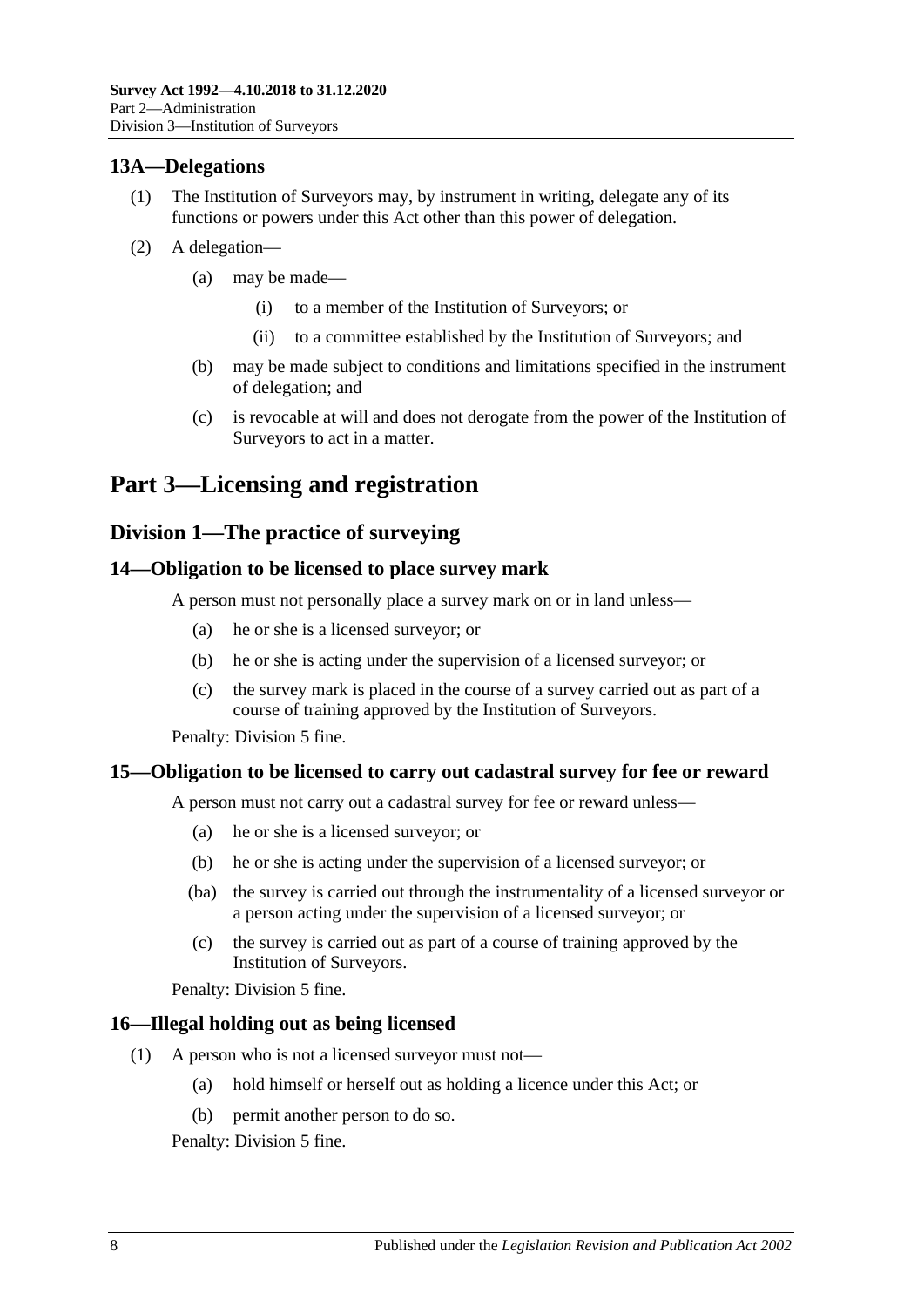(2) A person must not hold out another as being licensed under this Act unless the other person is a licensed surveyor.

Penalty: Division 5 fine.

## <span id="page-8-0"></span>**17—Illegal holding out as being registered**

- (1) A person who is not a registered surveyor must not hold himself or herself out as being registered under this Act or permit another person to do so. Penalty: Division 5 fine.
- (2) A person must not hold out another as being registered under this Act unless the other person is a registered surveyor.

Penalty: Division 5 fine.

## <span id="page-8-1"></span>**18—Limitation on use of certain expressions**

(1) A person who is not a licensed surveyor must not use the expression "licensed surveyor" or any of its derivatives, or any expression reserved in the regulations for use by licensed surveyors, to describe himself or herself.

Penalty: Division 5 fine.

(2) A person who is not a registered surveyor must not use the expression "registered surveyor" or any of its derivatives, or any expression reserved in the regulations for use by registered surveyors, to describe himself or herself.

Penalty: Division 5 fine.

(3) A person must not, in the course of advertising or promoting a service that the person provides, use an expression reserved in this section or the regulations for use by licensed or registered surveyors, or any derivative of such an expression, to describe a person who is engaged in the provision of the service but who is not licensed or registered under this Act (as the case may require).

Penalty: Division 5 fine.

(4) The regulations may exempt (conditionally or unconditionally) persons of a specified class from the provisions, or any specified provisions, of this section.

## <span id="page-8-2"></span>**19—Indemnity against loss**

- (1) A surveyor must not practise surveying unless—
	- (a) an agreement is in force between the surveyor and a person approved by the Institution of Surveyors; and
	- (b) the Institution of Surveyors is satisfied that, by virtue of that agreement, the surveyor will be compensated to the extent required by the Institution of Surveyors in the event that he or she suffers loss by reason of civil liability incurred in the practice of surveying.

Penalty: Division 5 fine.

(2) The Institution of Surveyors may, on such conditions as it thinks fit, exempt a person or a class of persons from the requirements of this section and may, whenever it thinks fit, revoke an exemption or vary the conditions under which an exemption operates.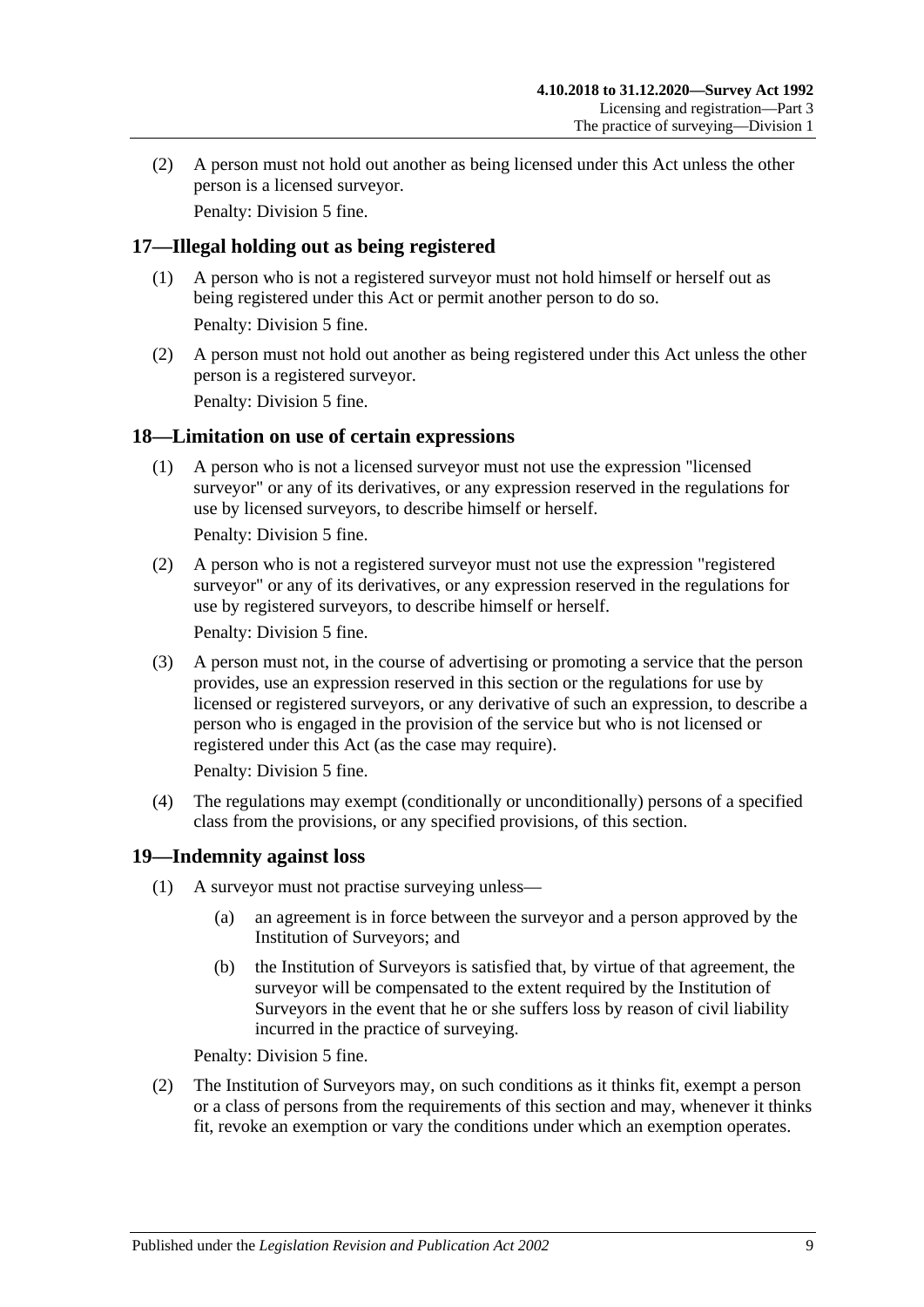## <span id="page-9-0"></span>**20—Disqualification for breach of this Division**

A court finding a person guilty of an offence against this Division may, in addition to imposing a fine, order that the person be disqualified from being licensed or registered under this Act permanently, for a specified period, until fulfilment of stipulated conditions or until further order.

## <span id="page-9-1"></span>**Division 2—Licences and registrations**

## <span id="page-9-2"></span>**21—Applications**

- (1) An application for a licence or registration, or for renewal of a licence or registration, under this Act—
	- (a) must be made to the Institution of Surveyors; and
	- (b) must, in the case of an application for renewal, be delivered to the Registrar not earlier than 3 months and not later than 1 month preceding the end of the period of the current licence or registration; and
	- (c) must conform to the requirements of the Institution of Surveyors as to its form, contents and the manner in which it is made; and
	- (d) must be accompanied by the fee fixed by the Institution of Surveyors with the approval of the Minister.
- (2) An applicant must furnish the Institution of Surveyors with such information or records as it reasonably requires.
- (3) The Institution of Surveyors may, if it thinks fit, determine an application for renewal of a licence or registration despite the fact that it is delivered out of time or that the period of the licence or registration has expired.

## <span id="page-9-3"></span>**22—Grant of licence or registration**

- (1) Where a natural person applies for a licence or registration under this Act, the Institution of Surveyors must grant the application if satisfied that the applicant—
	- (a) is a fit and proper person to be licensed or registered under this Act (as the case may require); and
	- (b) has the qualifications required by the regulations or has qualifications, or qualifications together with experience, accredited as being equivalent to those qualifications by a body or authority specified in the regulations; and
	- (c) has the experience required by the regulations; and
	- (d) fulfils all other requirements set out in the regulations.
- (3) The Institution of Surveyors may, with the approval of the Minister, grant an application for a licence or registration under this Act to an applicant who does not comply with any one or more of the requirements of this section if satisfied that the lack of compliance would not adversely affect the ability of the applicant to practise surveying.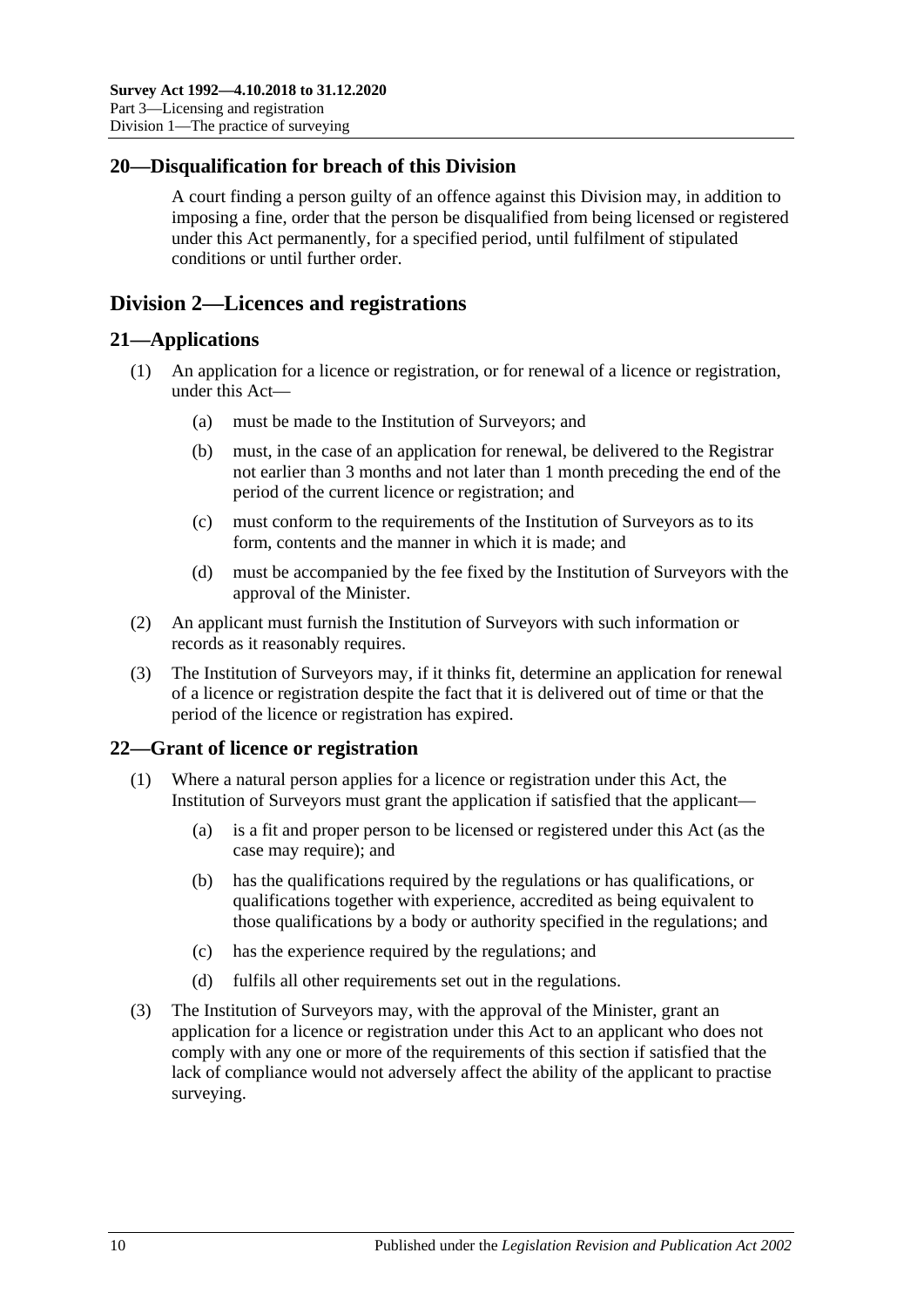## <span id="page-10-0"></span>**23—Conditional licence**

- (1) The Institution of Surveyors may grant an application for a licence under this Act to an applicant who does not comply with any one or more of the requirements for eligibility for a licence in order to enable the person to do whatever is necessary to become eligible for a full licence.
- (2) The Institution of Surveyors may impose conditions on a licence granted under this section, including conditions—
	- (a) restricting the places and times at which the applicant may practise cadastral surveying;
	- (b) limiting the areas of cadastral surveying in which the applicant may practise;
	- (c) requiring cadastral surveys undertaken by the applicant to be submitted for consideration by the Institution of Surveyors;
	- (d) limiting the period during which the licence remains in force.

## <span id="page-10-1"></span>**24—Duration and renewal**

- (1) Subject to this Act, a licence or registration (not being a licence for a limited period) remains in force until 30 June following the grant of the licence or registration and may be renewed for successive periods of one year expiring on 30 June.
- (2) Subject to this Act, where application is made in accordance with this Act for renewal of a licence or registration, the Institution of Surveyors must renew the licence or registration.

## <span id="page-10-2"></span>**25—Licences or certificates**

- (1) The Registrar must, on the licensing or registration of a surveyor or the renewal of the licence or registration of a surveyor, issue a licence or certificate of registration (as the case may require) to the surveyor.
- (2) The Registrar may, on request by a surveyor and payment of the fee fixed by the Institution of Surveyors with the approval of the Minister, issue a duplicate licence or certificate of registration.

## <span id="page-10-4"></span><span id="page-10-3"></span>**26—Continuing education**

- (1) The Institution of Surveyors may require surveyors to attend specified courses, to gain specified experience, or to take other specified action, within a specified period for the purpose of encouraging surveyors to maintain or improve their skills in surveying practice.
- (2) If the Institution of Surveyors is not satisfied that an applicant for renewal of a licence or registration has complied with requirements specified under [subsection](#page-10-4) (1), the Institution of Surveyors may—
	- (a) renew the licence or registration subject to specified conditions; or
	- (b) refuse to renew the licence or registration until specified conditions are fulfilled; or
	- (c) refuse to renew the licence or registration.
- (3) The Institution of Surveyors may, on application by a surveyor, vary or revoke a condition imposed under this section.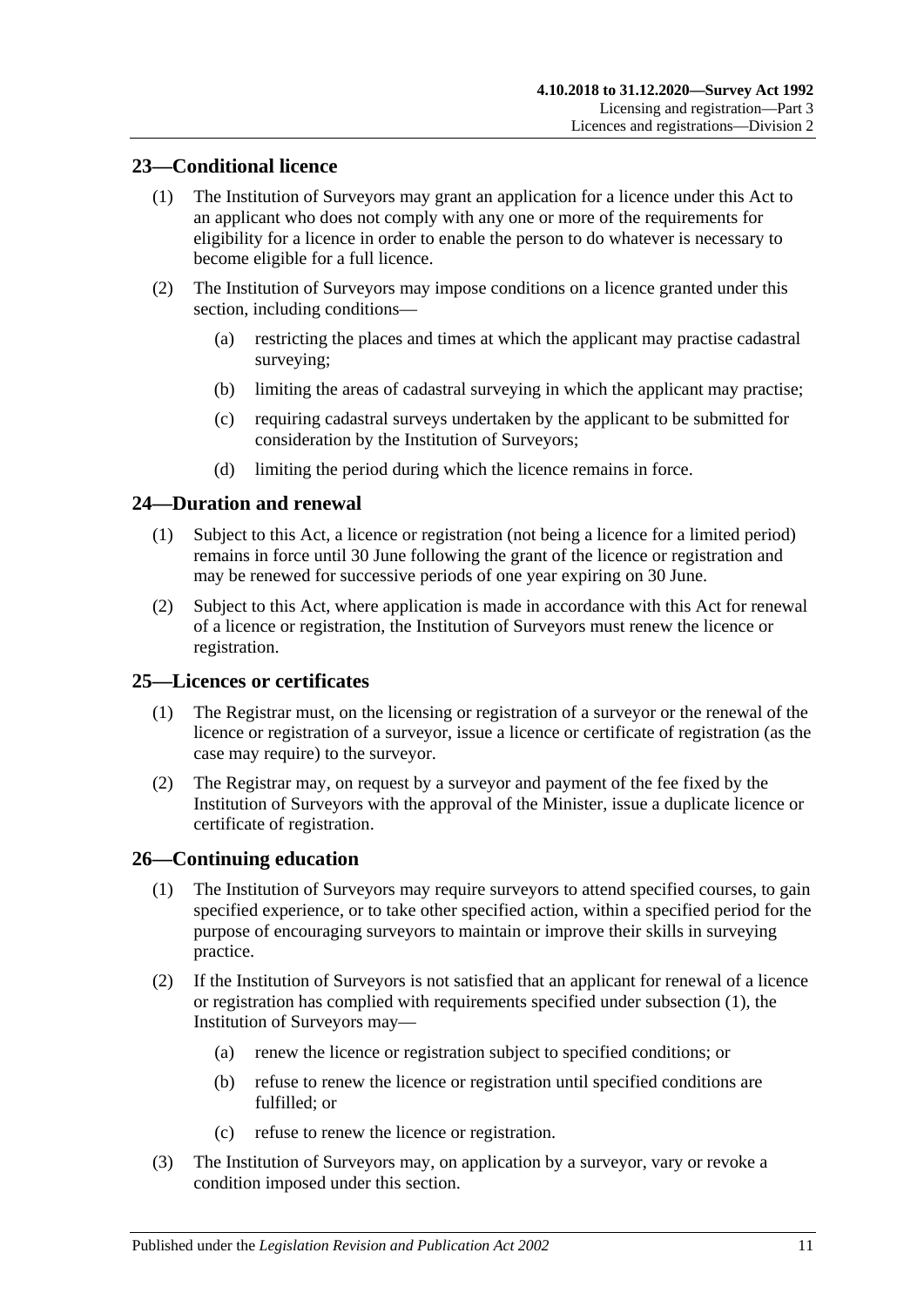- (4) If the Institution of Surveyors refuses to renew a licence or registration until specified conditions are fulfilled, the licence or registration is, on the fulfilment of those conditions, renewed for the period expiring on the following 30 June.
- (5) The Institution of Surveyors may charge such fees as are approved by the Minister in relation to the provision of courses or other services for the purposes of this section.

## <span id="page-11-0"></span>**27—Breach of conditions**

A surveyor who contravenes or fails to comply with a condition imposed under this Act on the surveyor's licence or registration is guilty of an offence. Penalty: Division 5 fine.

## <span id="page-11-1"></span>**Division 3—Special provisions relating to surveying services providers**

## <span id="page-11-2"></span>**28—Improper directions etc to surveyor by surveying services provider**

- (1) If a person who provides surveying services through the instrumentality of a surveyor directs or pressures the surveyor to act unlawfully, improperly, negligently or unfairly in relation to the provision of surveying services, the person is guilty of an offence. Penalty: Division 4 fine.
- (2) If a person who occupies a position of authority in a trust or corporate entity that provides surveying services through the instrumentality of a surveyor directs or pressures the surveyor to act unlawfully, improperly, negligently or unfairly in relation to the provision of surveying services, the person and the entity are each guilty of an offence.

Penalty: Division 4 fine.

## <span id="page-11-3"></span>**Division 4—Discipline**

## <span id="page-11-4"></span>**34—Proper cause for disciplinary action**

- (1) A surveyor is liable to be disciplined if the surveyor—
	- (a) has been guilty of conduct that constitutes a breach of this Act or has contravened or failed to comply with survey instructions in force under this Act; or
	- (b) has obtained a licence or registration under this Act improperly; or
	- (c) has failed to exercise proper care in carrying out a survey, establishing survey marks or in the preparation of a plan or record of a survey; or
	- (d) has, in the course of surveying practice—
		- (i) been guilty of conduct that constitutes a breach of any other Act or law punishable by imprisonment for a period of one year or more; or
		- (ii) been guilty of improper or unethical conduct, incompetence or negligence.
- (2) A surveying services provider is liable to be disciplined if—
	- (a) the provider has contravened or failed to comply with a provision of this Act; or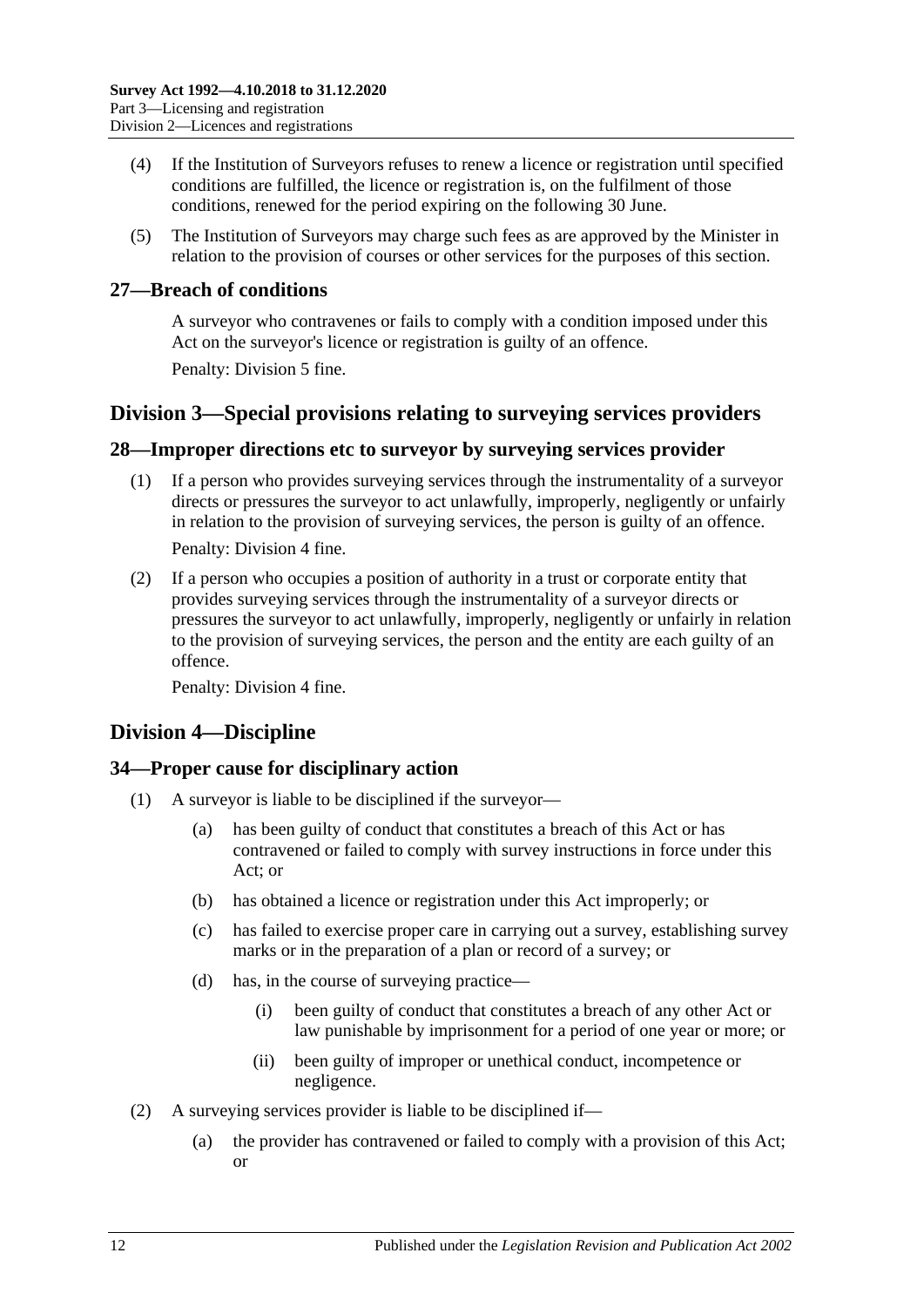- (b) in the case of a surveying services provider that is a trust or corporate entity—the occupier of a position of authority in the trust or corporate entity has contravened or failed to comply with a provision of this Act.
- (3) The occupier of a position of authority in a trust or corporate entity that is a surveying services provider is liable to be disciplined if—
	- (a) the person has contravened or failed to comply with a provision of this Act; or
	- (b) the trust or corporate entity has contravened or failed to comply with a provision of this Act (unless it is proved that the person could not, by the exercise of reasonable care, have prevented the commission of the offence by the entity).
- (4) Disciplinary action may be taken under this Division against—
	- (a) a person who was licensed or registered as a surveyor when the cause for disciplinary action arose but has since ceased to be licensed or registered as a surveyor; or
	- (b) a surveying services provider who was a provider when the cause for disciplinary action arose but has since ceased to be a surveying services provider; or
	- (c) the occupier of a position of authority in a trust or corporate entity that is a surveying services provider who was the occupier of the position of authority when the cause for disciplinary action arose but has since ceased to be the occupier of the position.

## <span id="page-12-0"></span>**35—Complaints**

- (1) Any person may lodge with the Institution of Surveyors a complaint against—
	- (a) a surveyor or former surveyor; or
	- (b) a surveying services provider or former surveying services provider; or
	- (c) the occupier, or former occupier, of a position of authority in a trust or corporate entity that is a surveying services provider.
- (2) The Institution of Surveyors must, wherever practicable, attempt to resolve the subject matter of a complaint by conciliation.

## <span id="page-12-1"></span>**36—Investigations by Institution of Surveyors**

- (1) The Institution of Surveyors must at the direction of the Surveyor-General, and may in any other case, investigate a complaint made against a person under this Division.
- (2) The Institution of Surveyors may appoint a suitable person to conduct an investigation.
- (3) The Institution of Surveyors must provide a person so appointed with a certificate of appointment.
- (4) For the purposes of an investigation, a person appointed by the Institution of Surveyors under this section—
	- (a) may require a person who is in a position to do so, to provide the name and address of—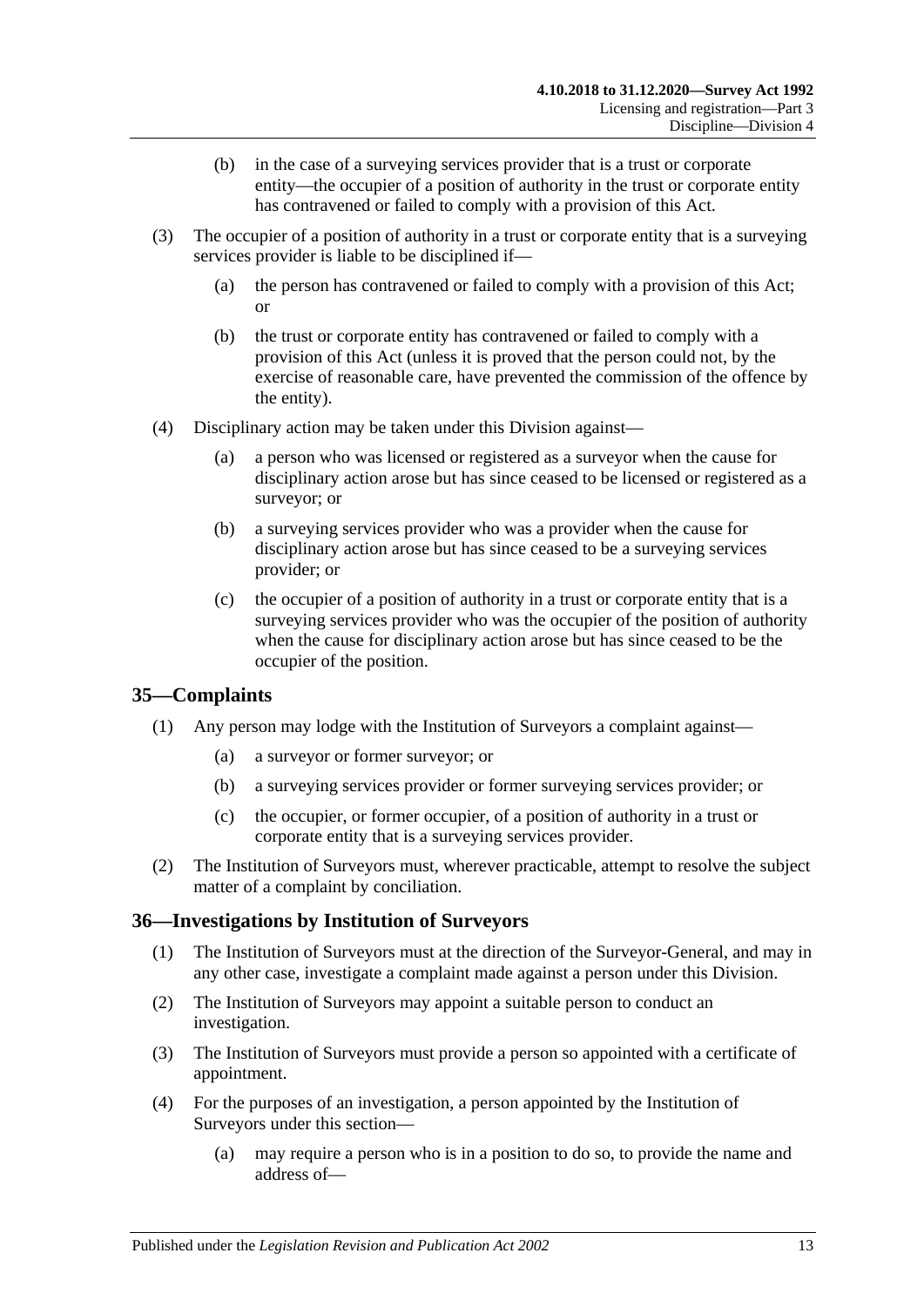- (i) any person who personally, or through the instrumentality of another, provided the services the subject of the complaint; or
- (ii) if the services the subject of the complaint were provided by a surveying services provider that is a trust or corporate entity, the persons occupying positions of authority in the trust or corporate entity; and
- (ab) may require any person who is in a position to provide other information relevant to the matter under investigation to answer any question put to him or her in relation to the matter; and
- (ac) may require any person who has possession of records or equipment relevant to the matter under investigation to produce those records or equipment for inspection, including written records that reproduce in a readily understandable form information kept by computer, microfilm or other process; and
- (b) may inspect the records or equipment, make copies of the records or their contents or test the equipment and, where reasonably necessary for those purposes, seize and retain the records or equipment.
- (5) A person appointed under this section must, at the request of a person in relation to whom he or she has exercised, or intends to exercise, powers under this section, produce his or her certificate of appointment.
- (6) Where an investigation is conducted at the direction of the Surveyor-General, the Institution of Surveyors must report to the Surveyor-General on the results of the investigation.

## <span id="page-13-0"></span>**37—Consequence of investigation by Institution of Surveyors**

- (1) After conducting an investigation under this Division, the Institution of Surveyors may lodge with the Tribunal a complaint against the person setting out matters that are alleged to constitute proper cause for disciplinary action.
- (3) Where the Institution of Surveyors lodges a complaint with the Tribunal, it must report the matter to the Surveyor-General.
- (4) If, after conducting an investigation under this Division, the Institution of Surveyors is satisfied that there are reasonable grounds to suspect that a person has committed an offence against this Act, it must—
	- (a) report the matter to the Surveyor-General; and
	- (b) at the request of the Surveyor-General, furnish the Surveyor-General with copies of any material in its possession relevant to the investigation or prosecution of the suspected offence.

## <span id="page-13-1"></span>**38—Disciplinary powers of Tribunal**

- (1) The Surveyor-General, the Institution of Surveyors or any other person may lodge with the Tribunal a complaint setting out matters that are alleged to constitute grounds for disciplinary action under this Division.
- (2) On the lodging of a complaint under this Act, the Tribunal may conduct a hearing for the purpose of determining whether the matters alleged in the complaint constitute grounds for disciplinary action under this Part.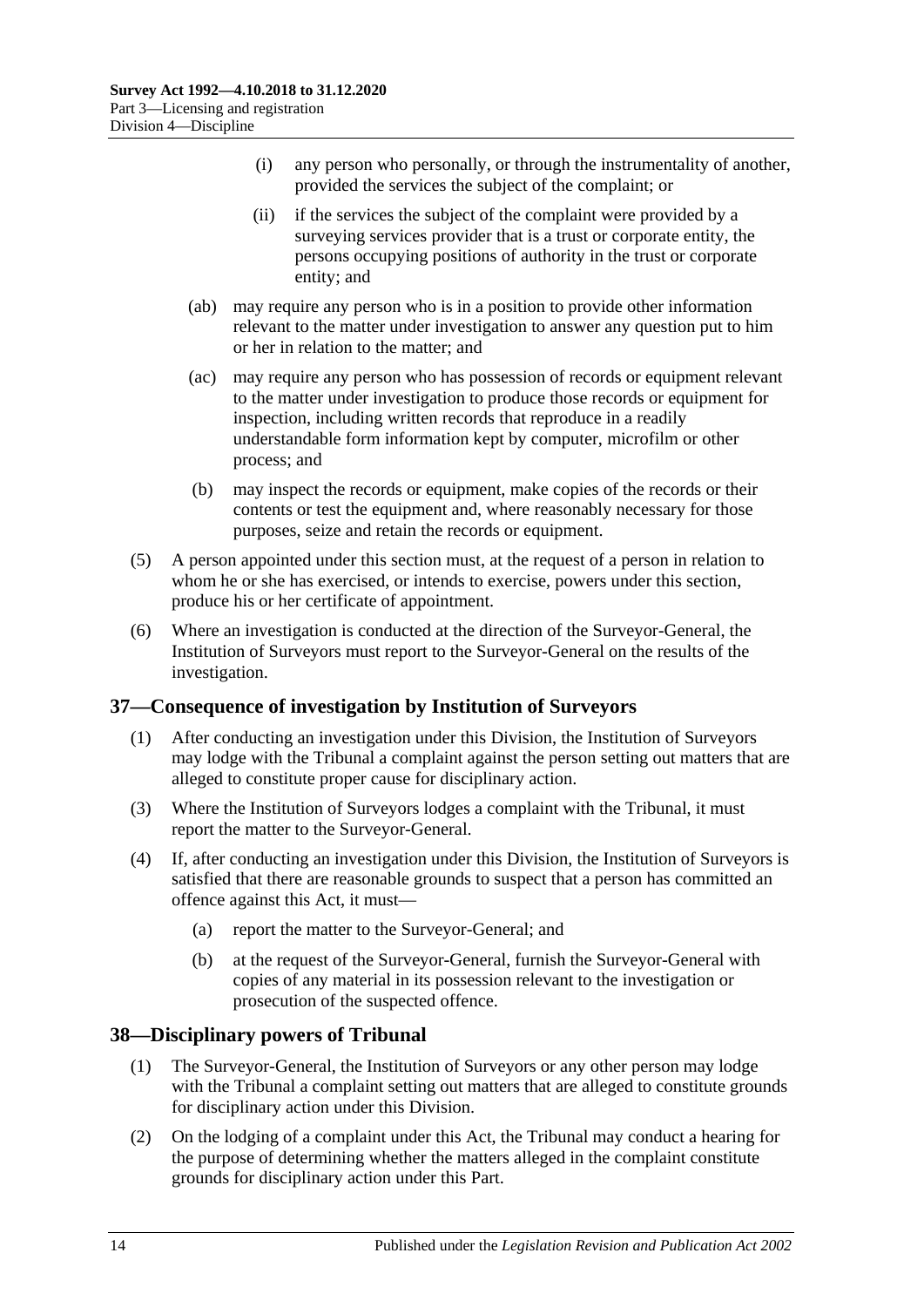- (3) Without limiting the usual powers of the Tribunal, the Tribunal may during the hearing—
	- (a) allow an adjournment to enable the Surveyor-General or the Institution of Surveyors to investigate or further investigate matters to which the complaint relates; and
	- (b) allow the modification of the complaint or additional allegations to be included in the complaint subject to any conditions as to adjournment and notice to parties and other conditions that the Tribunal may think fit to impose.
- (6) If, after conducting a hearing under this section, the Tribunal is satisfied that proper cause exists for disciplinary action against the person, it may exercise any one or more of the following powers:
	- (a) it may reprimand the person;
	- (b) it may impose a fine not exceeding a division 5 fine on the person;
	- (c) it may impose conditions on the person's licence or registration restricting the right of the person to practise surveying;
	- (d) it may suspend the person's licence or registration for a specified period, until fulfilment of stipulated conditions or until further order;
	- (e) it may cancel the person's licence or registration;
	- (f) it may disqualify the person from being licensed or registered under this Act permanently, for a specified period, until fulfilment of stipulated conditions or until further order;
	- (g) it may prohibit the person from carrying on business as a surveying services provider;
	- (h) it may prohibit the person from occupying a position of authority in a trust or corporate entity that is a surveying services provider.
- (7) A person who has been convicted of, or has expiated, an offence is not liable to a fine under this section in respect of the act or activity comprising the offence.
- (8) If the Tribunal takes disciplinary action against the person, it may stipulate that the action is to have effect at a future time specified by the Tribunal.
- (9) The Tribunal may, on application by a surveyor, vary or revoke a condition imposed under this section.

## <span id="page-14-0"></span>**38A—Participation of assessors in disciplinary proceedings**

- (1) For the purposes of section 22 of the *[South Australian Civil and Administrative](http://www.legislation.sa.gov.au/index.aspx?action=legref&type=act&legtitle=South%20Australian%20Civil%20and%20Administrative%20Tribunal%20Act%202013)  [Tribunal Act](http://www.legislation.sa.gov.au/index.aspx?action=legref&type=act&legtitle=South%20Australian%20Civil%20and%20Administrative%20Tribunal%20Act%202013) 2013*, there will be a panel of assessors consisting of—
	- (a) persons representative of surveyors; and
	- (b) persons representative of members of the public who deal with surveyors.
- (2) In any proceedings under this Division, the Tribunal may, if the President so determines, sit with 1 or more assessors selected from the panel by the President.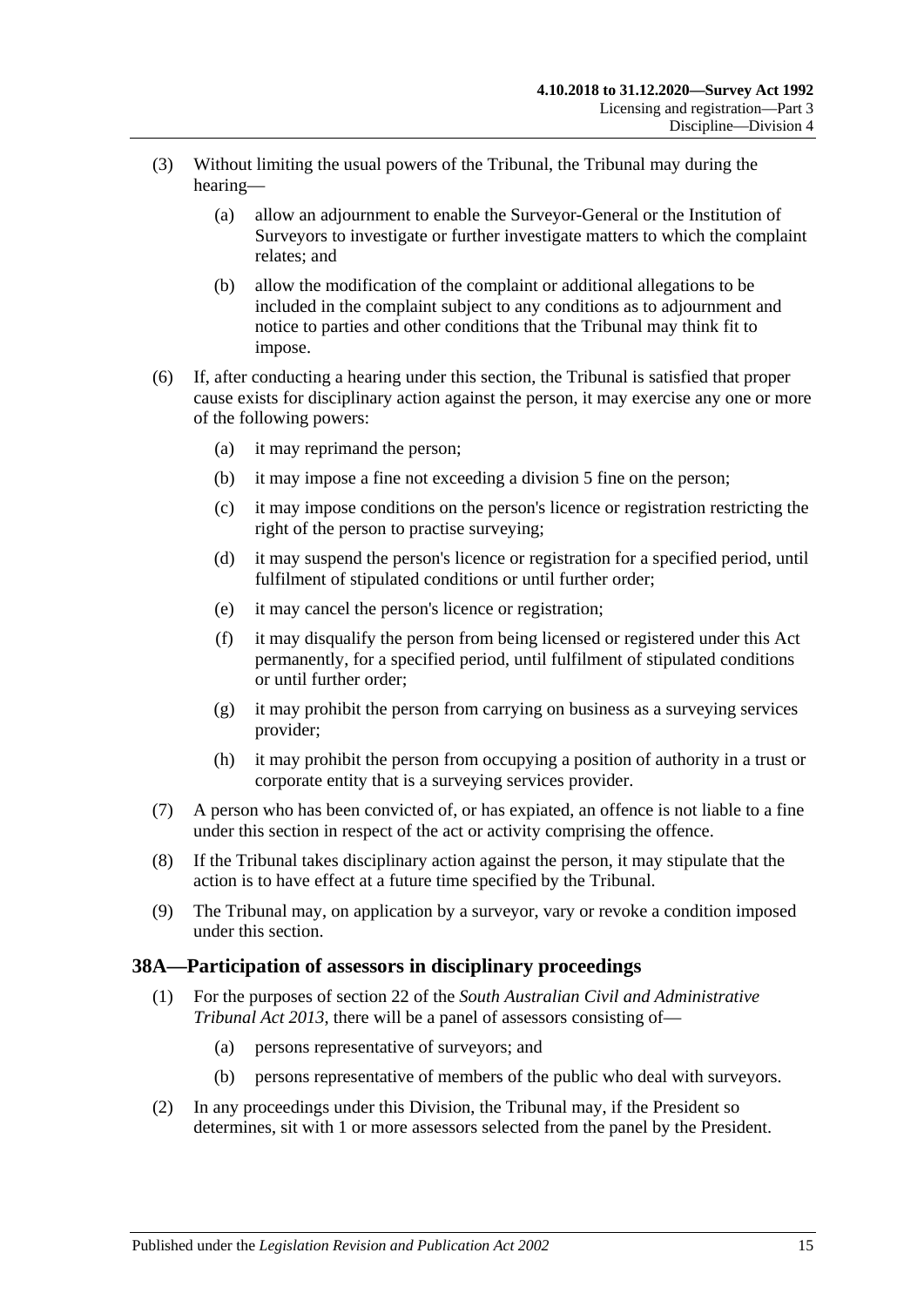#### (3) In this section—

*President* means the President of the Tribunal appointed under the *[South Australian](http://www.legislation.sa.gov.au/index.aspx?action=legref&type=act&legtitle=South%20Australian%20Civil%20and%20Administrative%20Tribunal%20Act%202013)  [Civil and Administrative Tribunal Act](http://www.legislation.sa.gov.au/index.aspx?action=legref&type=act&legtitle=South%20Australian%20Civil%20and%20Administrative%20Tribunal%20Act%202013) 2013*.

#### <span id="page-15-0"></span>**39—Return of licence or certificate of registration**

Where a person's licence or registration under this Act is suspended or cancelled, the person must, at the direction of the Tribunal, return the licence or certificate of registration to the Registrar.

Penalty: Division 8 fine.

#### <span id="page-15-1"></span>**40—Restrictions on disqualified persons**

(1) A disqualified person must not, without the prior approval of the Tribunal, undertake any work in connection with a survey.

Penalty: Division 5 fine.

(2) Where a person is known to a surveyor, or to a surveying services provider, to be a disqualified person, and the surveyor or surveying services provider employs or engages that person in connection with a survey without the prior approval of the Tribunal, the surveyor or surveying services provider is guilty of an offence.

Penalty: Division 5 fine.

- (3) The Tribunal may, on application by a disqualified person or a person who wishes to employ or engage a disqualified person, approve the disqualified person's employment or engagement in connection with a survey subject to such conditions (if any) as the Tribunal thinks fit.
- (4) Where an approval has been granted under this section, the Tribunal may, on application by the Surveyor-General, the Institution of Surveyors, the disqualified person to whom the approval relates or a person who employs or engages the disqualified person—
	- (a) vary or revoke a condition of the approval or impose a further condition; or
	- (b) revoke the approval.
- (5) A person who contravenes or fails to comply with a condition imposed under this section is guilty of an offence.

Penalty: Division 5 fine.

(6) In this section—

*disqualified person* means a person whose licence or registration under this Act is suspended or cancelled.

#### <span id="page-15-2"></span>**41—Consequences of action against surveyor in other jurisdictions**

(1) Where, in consequence of action taken against a surveyor in another State or a Territory, of the Commonwealth, or in New Zealand a surveyor's right to practise surveying in that State, Territory or country is suspended or cancelled, the registration or licence of the surveyor under the Act is, unless the Tribunal otherwise determines, automatically suspended or cancelled.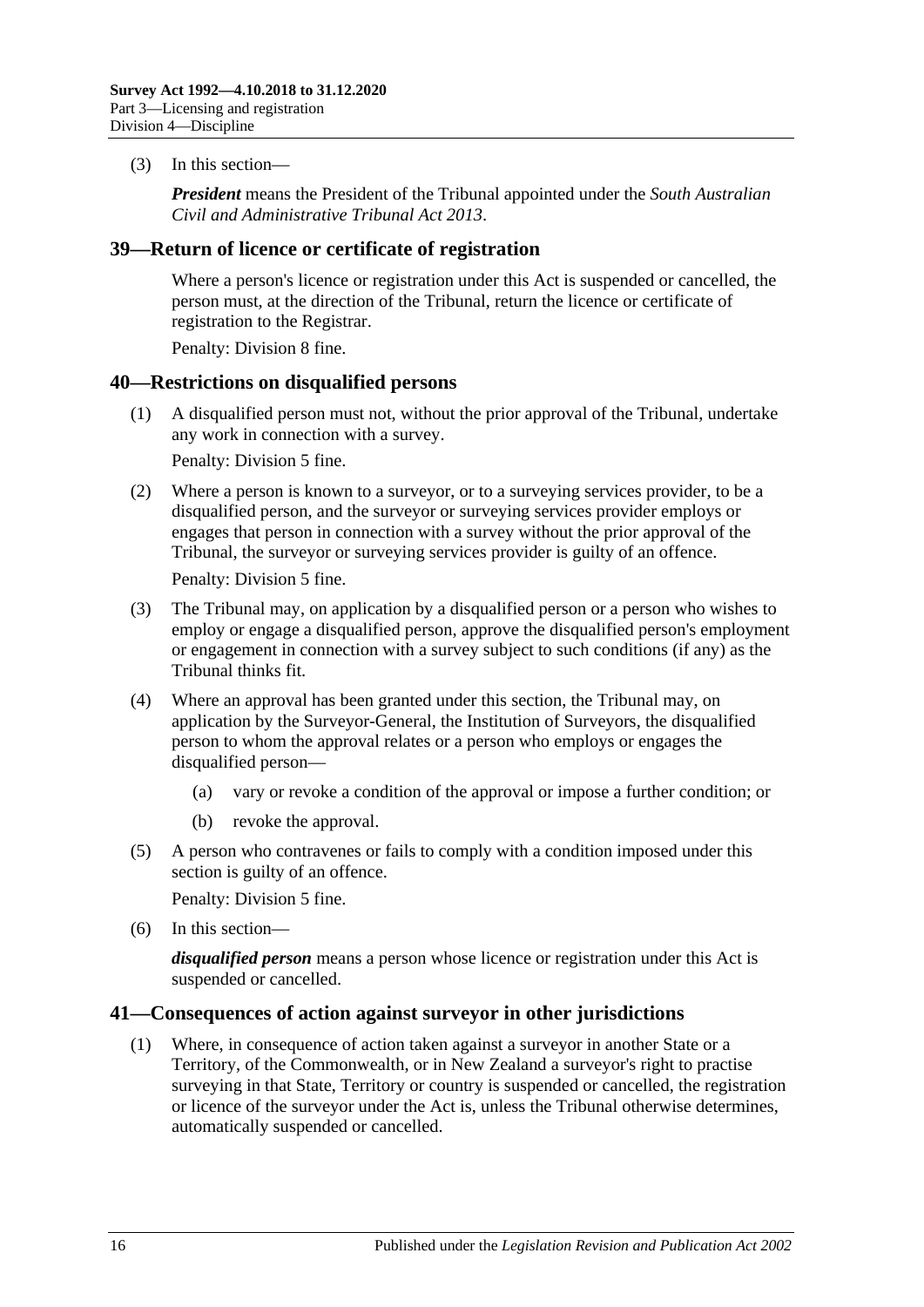(2) Where such a surveyor is reinstated on the register in that other State, Territory or country, the surveyor is, unless the Tribunal otherwise determines, automatically reinstated on the register in this State.

## <span id="page-16-0"></span>**Division 5—Reviews by Tribunal**

## <span id="page-16-1"></span>**42—Reviews by Tribunal**

- (1) An application for review by the Tribunal may be made under section 34 of the *[South](http://www.legislation.sa.gov.au/index.aspx?action=legref&type=act&legtitle=South%20Australian%20Civil%20and%20Administrative%20Tribunal%20Act%202013)  [Australian Civil and Administrative Tribunal Act](http://www.legislation.sa.gov.au/index.aspx?action=legref&type=act&legtitle=South%20Australian%20Civil%20and%20Administrative%20Tribunal%20Act%202013) 2013* in the following cases:
	- (a) an applicant for a licence or registration under this Act may seek a review of a decision of the Institution of Surveyors to grant a conditional licence or to refuse to grant the licence or registration;
	- (b) an applicant for renewal of a licence or registration under this Act may seek a review of a decision of the Institution of Surveyors to grant a conditional renewal or to refuse to grant the renewal (whether or not until fulfilment of specified conditions);
	- (c) a person who is reprimanded by the Institution of Surveyors under this Act may seek a review of the reprimand.
- (2) An application for review must be made within 1 month of the making of the decision.
- (6) The Institution of Surveyors must, if so required by a person affected by a decision made by it, state in writing the reasons for its decision.
- (7) If the reasons of the Institution of Surveyors are not given in writing at the time of making a decision and the person affected by the decision, within one month of the making of the decision, requires the Institution to state its reasons in writing, the time for applying for a review by the Tribunal runs from the time when the person receives the written statement of those reasons.
- (8) If the Institution of Surveyors or the Tribunal is satisfied that an applicant for renewal of a licence or registration under this Act has commenced or intends to commence proceedings for a review of a decision under this section, it may extend the period of the licence or registration until the determination of the matter and may impose such conditions on the licence or registration as it thinks fit.

# <span id="page-16-2"></span>**Part 4—Surveying**

## <span id="page-16-3"></span>**Division 1—Survey instructions**

## <span id="page-16-5"></span><span id="page-16-4"></span>**43—Survey instructions**

- (1) The Governor may, by regulation, issue survey instructions in relation to cadastral surveys and records of cadastral surveys.
- (2) Without limiting the generality of [subsection](#page-16-5) (1), survey instructions may—
	- (a) regulate the manner in which cadastral surveys are to be carried out (including the records to be kept in relation to cadastral surveys);
	- (b) provide for tolerances in relation to the accuracy of cadastral surveys;
	- (c) regulate the standard of equipment to be used in cadastral surveys;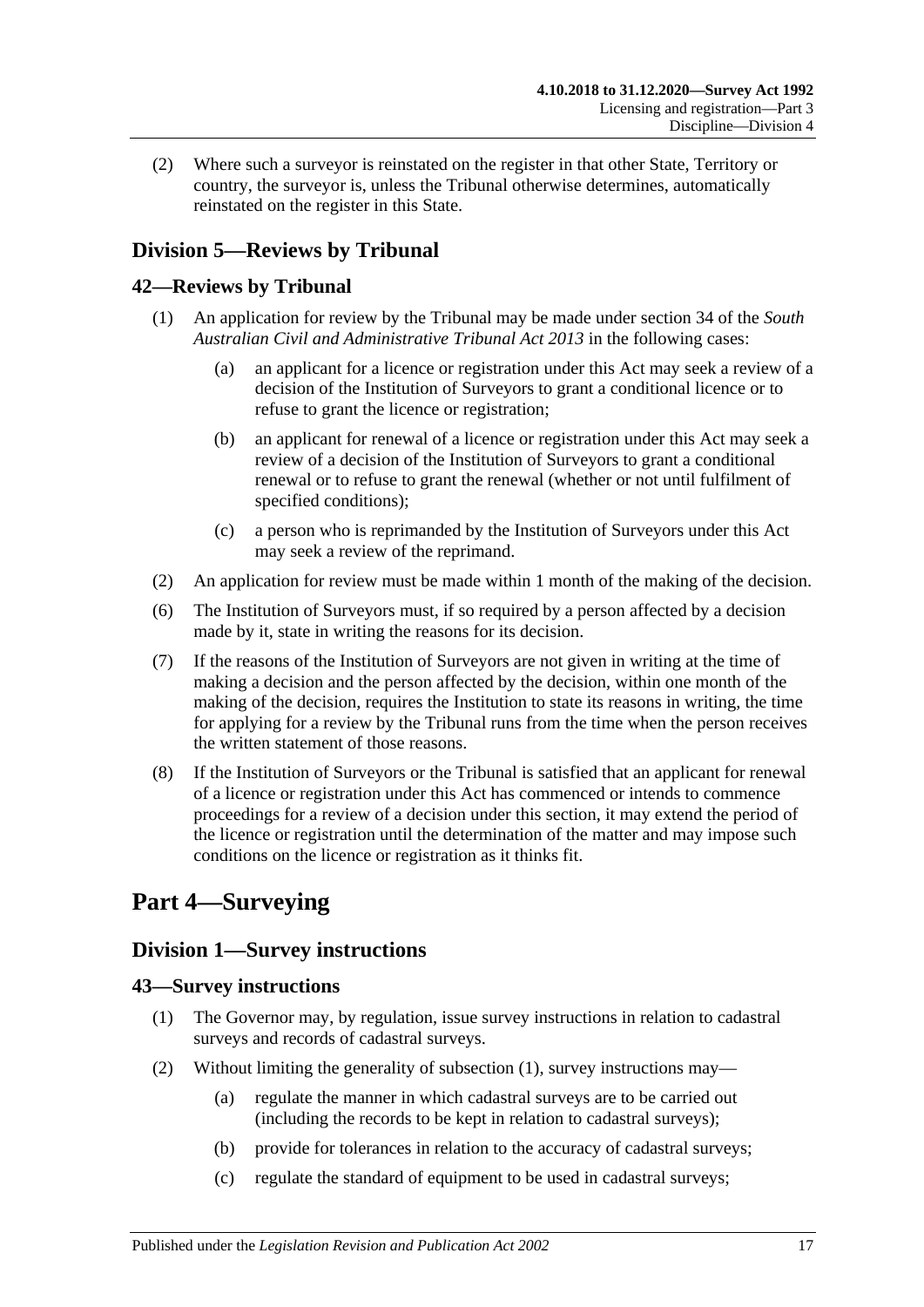- (d) regulate the form, establishment, custody, maintenance, removal or reinstatement of survey marks;
- <span id="page-17-2"></span>(e) regulate the form or certification of plans or other records of cadastral surveys;
- (f) regulate the manner in which cadastral surveys are to be carried out in designated survey areas with a view to those areas forming part of the coordinated cadastre under this Act.
- (3) Survey instructions may—
	- (a) vary in their operation according to time, place or circumstance;
	- (b) confer discretionary powers on the Surveyor-General.
- (4) The Institution of Surveyors must be consulted before survey instructions are promulgated.
- (5) The Registrar-General must be consulted before survey instructions are promulgated under [subsection](#page-17-2) (2)(e) in relation to plans or other records to be lodged in the Lands Titles Registration Office.

## <span id="page-17-0"></span>**Division 2—Rectification of surveys**

## <span id="page-17-1"></span>**44—Investigations by Surveyor-General**

- (1) The Surveyor-General may, on his or her own initiative or on complaint received from any person, conduct an investigation in order to determine—
	- (a) whether a cadastral survey or a record or plan prepared in connection with a cadastral survey and lodged in the Lands Titles Registration Office or other public registry or office is defective in any respect; or
	- (b) whether in relation to a cadastral survey there has been a breach of, or non-compliance with, this Act or survey instructions in force under this Act.
- (2) The Surveyor-General may appoint a suitable person to conduct an investigation.
- (3) The Surveyor-General must provide a person so appointed with a certificate of appointment.
- (4) For the purposes of an investigation, the Surveyor-General, or a person appointed by the Surveyor-General under this section, may—
	- (a) require a person who is in a position to do so, to provide the name and address of—
		- (i) any person who personally, or through the instrumentality of another, provided the services the subject of the complaint; or
		- (ii) if the services the subject of the complaint were provided by a surveying services provider that is a trust or corporate entity, the persons occupying positions of authority in the trust or corporate entity; and
	- (ab) require any person who is in a position to provide other information relevant to the matter under investigation to answer any question put to him or her in relation to the matter; and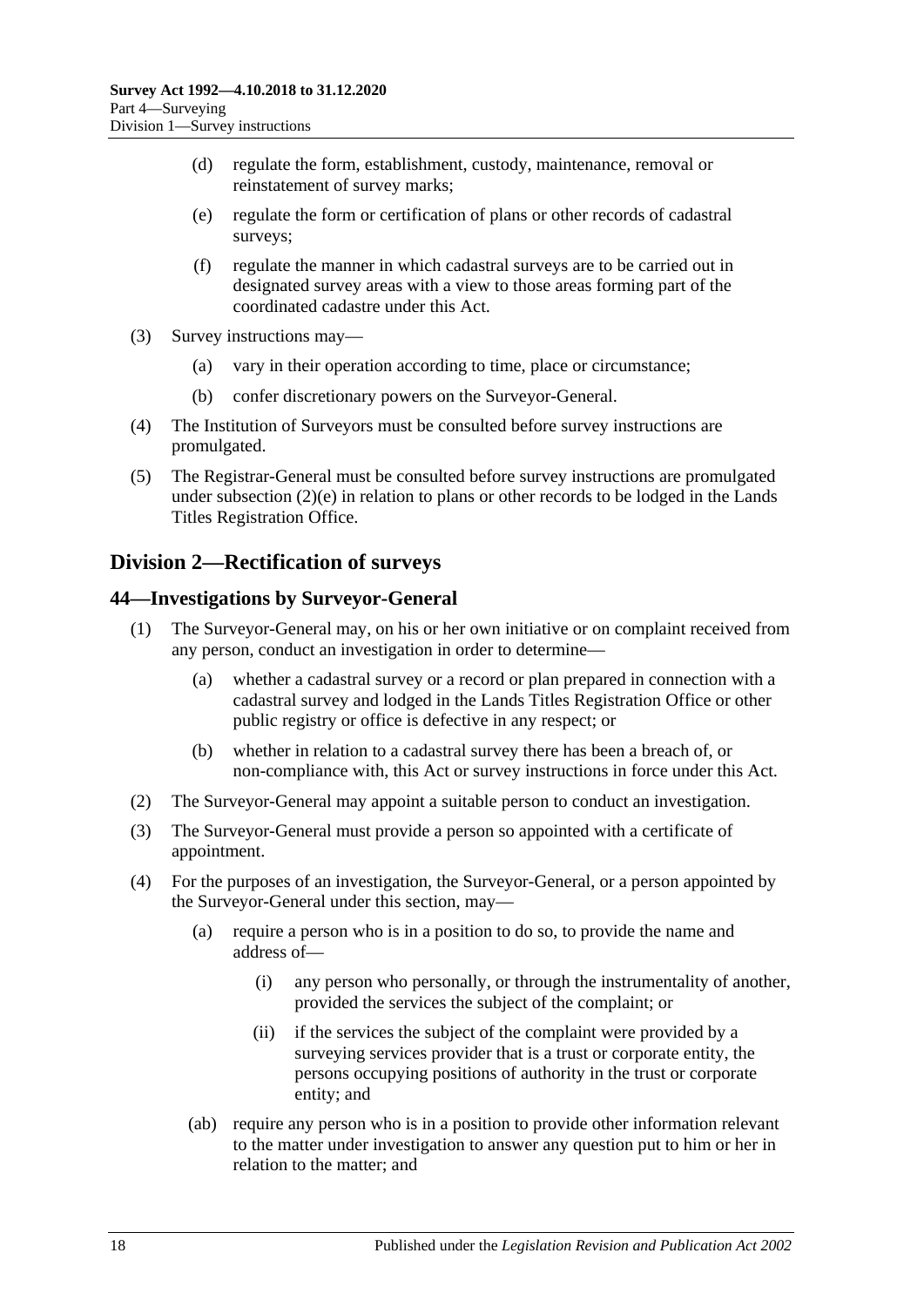- (ac) require any person who has possession of records or equipment relevant to the matter under investigation to produce those records or equipment for inspection, including written records that reproduce in a readily understandable form information kept by computer, microfilm or other process; and
- (b) inspect the records or equipment, make copies of the records or their contents or test the equipment and, where reasonably necessary for those purposes, seize and retain the records or equipment.
- (5) A person appointed under this section must, at the request of a person in relation to whom he or she has exercised, or intends to exercise, powers under this section, produce his or her certificate of appointment.

## <span id="page-18-1"></span><span id="page-18-0"></span>**45—Rectification**

- (1) If, after an investigation under this Division has been conducted, the Surveyor-General is satisfied that a cadastral survey or a record or plan is defective in some respect, the Surveyor-General may, in order to rectify that defect, require the licensed surveyor responsible for the survey to do any one or more of the following:
	- (a) to carry out additional work in connection with the survey within a specified period;
	- (b) to amend any record or plan prepared in connection with the survey within a specified period;
	- (c) to prepare any further record or plan in connection with the survey within a specified period.
- (2) Before the Surveyor-General exercises a power conferred by [subsection](#page-18-1) (1), the Surveyor-General—
	- (a) must allow the person concerned a reasonable opportunity to make representations orally or in writing; and
	- (b) must, if that person so requests, refer the matter to the Institution of Surveyors for advice.
- (3) A surveyor who, without reasonable excuse, refuses or fails to comply with a requirement under [subsection](#page-18-1) (1) is guilty of an offence. Penalty: Division 7 fine.
- (4) If a surveyor refuses or fails to comply with a requirement under [subsection](#page-18-1) (1), the Surveyor-General may carry out such work as is necessary to rectify the defect and may recover the costs of that work as a debt owed by the surveyor.
- (5) If a surveyor of whom a requirement under [subsection](#page-18-1) (1) would have been made has died, the Surveyor-General may carry out such work as is necessary to rectify the defect.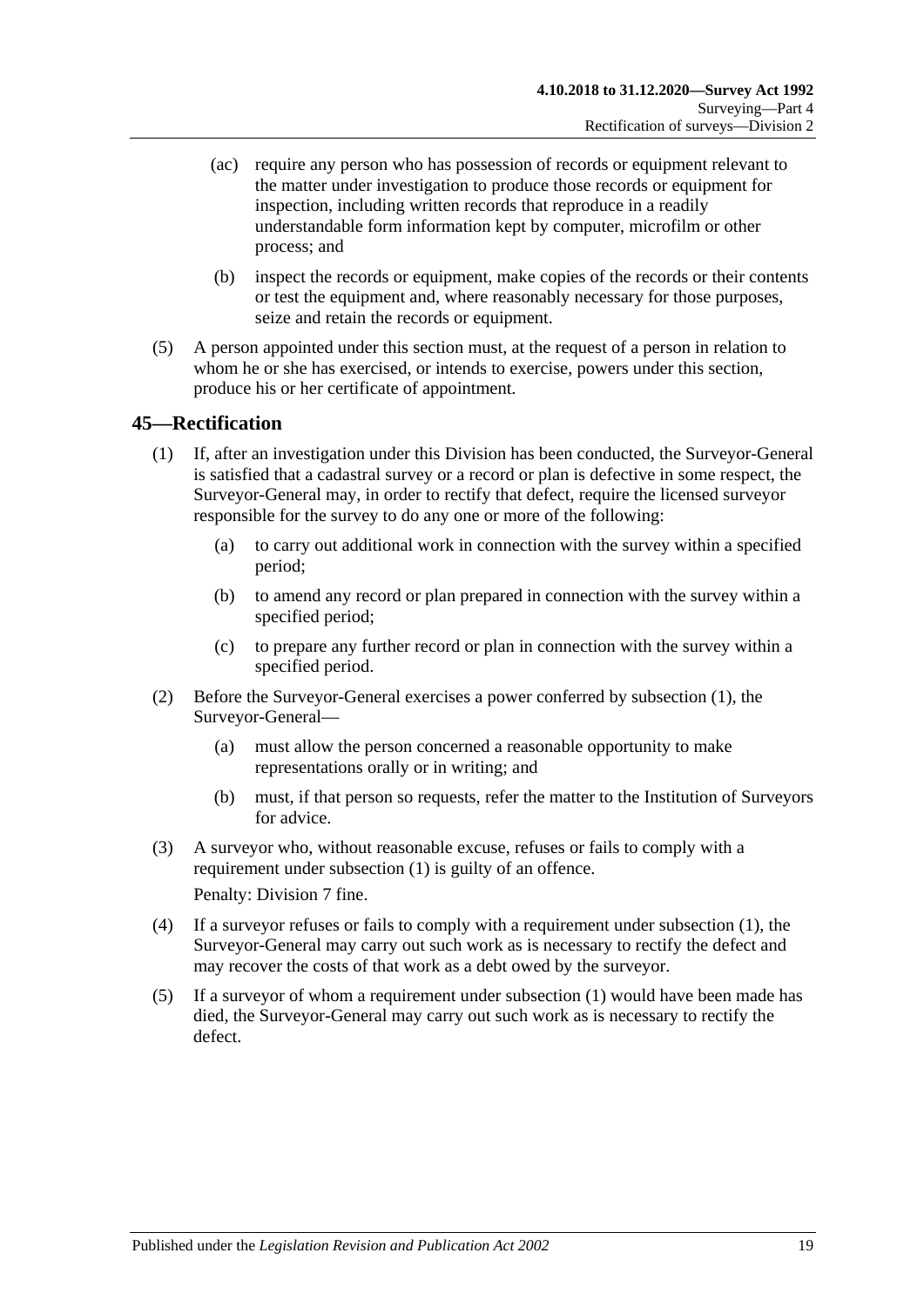## <span id="page-19-0"></span>**Division 3—Miscellaneous**

## <span id="page-19-1"></span>**46—Right to enter etc**

A surveyor, or a person authorised in writing by a surveyor, may—

- (a) at any reasonable time, enter any land for the purposes of carrying out work in connection with a survey; and
- (b) take such action as is necessary to enable the survey to be carried out effectively (including excavating or breaking the surface of land to the extent necessary to uncover or place a survey mark).

## <span id="page-19-2"></span>**47—Certification of plans**

- (1) A plan or other document required by law to be signed or certified by a surveyor must be signed or certified by a surveyor who is a natural person.
- (2) A surveyor who certifies as correct a plan prepared in connection with a survey that the surveyor did not carry out or supervise is guilty of an offence.

Penalty: Division 5 fine.

## <span id="page-19-3"></span>**48—Liability of surveyor for acts or omissions of employees**

For the purposes of this Act, an act or omission of a person employed by a surveyor in carrying out a survey (whether under a contract of service or otherwise) is to be taken to be an act or omission of the surveyor unless the surveyor proves that the person was not acting in the course of the employment.

## <span id="page-19-4"></span>**Part 5—Establishment of land boundaries**

## <span id="page-19-5"></span>**Division 1—Coordinated cadastre**

## <span id="page-19-8"></span><span id="page-19-6"></span>**49—Coordinated cadastre**

- <span id="page-19-7"></span>(1) The Surveyor-General is responsible for establishing a coordinated cadastre for the State and may, for that purpose—
	- (a) establish and maintain a network of permanent survey marks with recorded coordinates for use in surveying, mapping or related practice; and
	- (b) declare, by notice in the Gazette, specified areas of the State to be designated survey areas, being areas of land in respect of which cadastral surveys must be carried out by reference to permanent survey marks in accordance with survey instructions in force under this Act, and for which coordinates must be determined in accordance with those instructions; and
	- (c) record the coordinates of the boundaries of land within each designated survey area as determined by surveys carried out in the area (whether before or after the declaration of the area as a designated survey area), compare the coordinates recorded in relation to all allotments of land within the area and make any necessary adjustments to the recorded coordinates; and
	- (d) where the coordinates for all allotments of land within a designated survey area have been so recorded, compared and adjusted—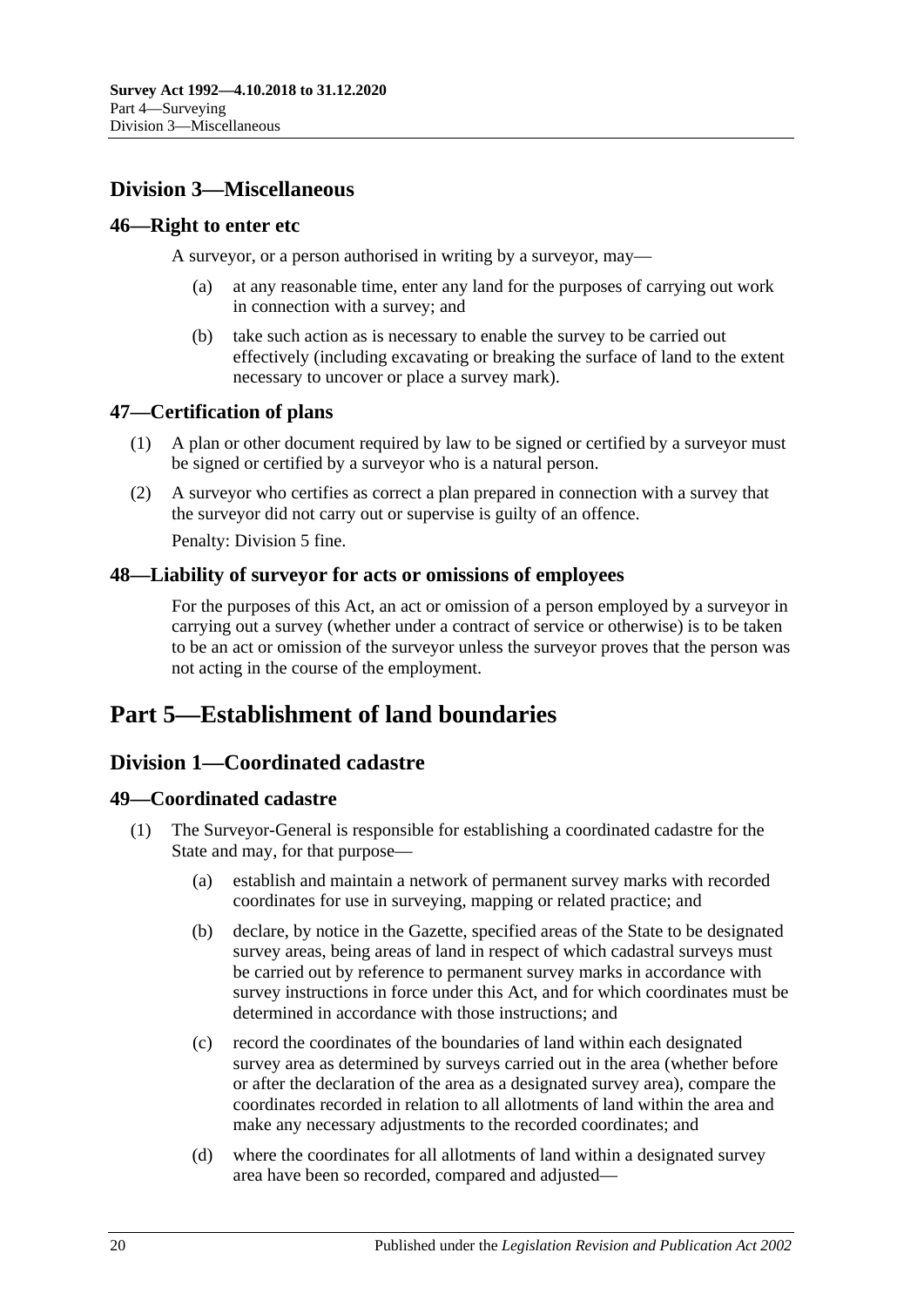- (i) declare, by notice in the Gazette, that part of the State to be within the coordinated cadastre; and
- (ii) lodge with the Registrar-General for filing in the Lands Titles Registration Office a plan delineating the boundaries of those allotments on the basis of those coordinates.
- (2) A plan may be lodged under [subsection](#page-19-7)  $(1)(d)$  by means of lodging a hard copy of the plan or by the electronic transfer of information.
- <span id="page-20-3"></span>(3) The Surveyor-General may, by notice in the Gazette, declare a mark or peg of a specified class to be a survey mark that may be used in the network of permanent survey marks under [subsection](#page-19-8) (1).
- (4) A notice under [subsection](#page-20-3) (3) may be varied or revoked by subsequent notice in the Gazette.

## <span id="page-20-0"></span>**Division 2—Confused land boundaries**

## <span id="page-20-5"></span><span id="page-20-1"></span>**50—Confused Boundary Areas**

- (1) Subject to [subsection](#page-20-4) (2), the Surveyor-General may, by notice in the Gazette, declare that a specified area within the State is a Confused Boundary Area.
- (1a) The Surveyor-General may make a declaration under [subsection](#page-20-5) (1)—
	- (a) on the application of—
		- (i) the Registrar-General; or
		- (ii) the Commissioner for Highways; or
		- (iii) a council; or
	- (b) on his or her own motion.
- <span id="page-20-4"></span>(2) However, a declaration under [subsection](#page-20-5) (1) may only be made if the Surveyor-General is satisfied that, generally, the occupation of land within the area does not accord to a substantial extent with the boundaries of land as shown in records or plans kept in the Lands Titles Registration Office.
- (3) A notice under this section may be varied or revoked by subsequent notice in the Gazette.

## <span id="page-20-2"></span>**51—Surveys within Confused Boundary Area**

- (1) Where a cadastral survey of land within a Confused Boundary Area is carried out by a surveyor, the boundaries of the land must (instead of being determined in accordance with accepted surveying practice and the provisions of this Act) be determined on the basis of what is fair and equitable having regard to—
	- (a) existing physical boundaries; and
	- (b) the length of time that those boundaries have departed from the boundaries as shown in any public records of survey or as marked by existing survey marks; and
	- (c) all other relevant factors.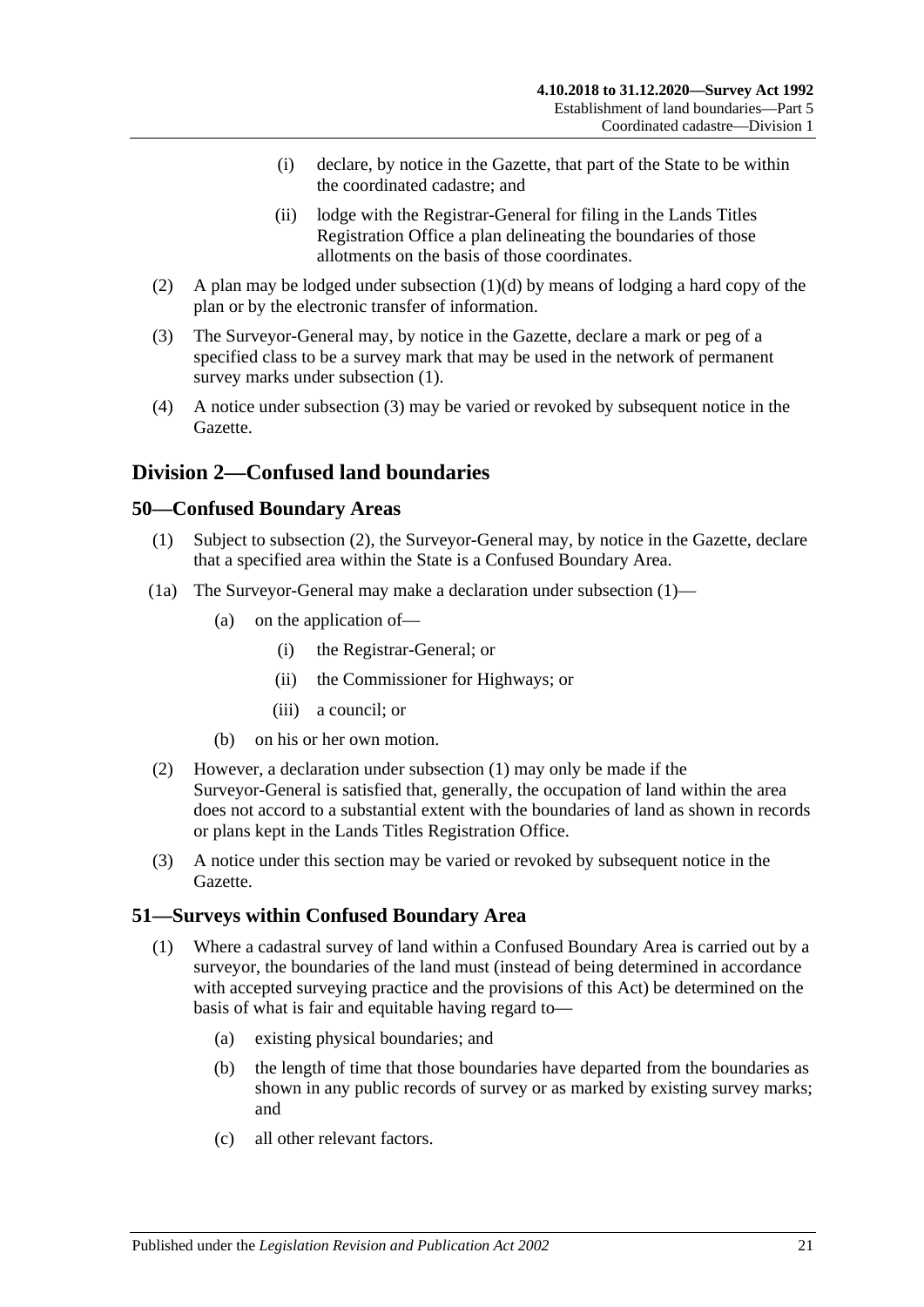- <span id="page-21-0"></span>(2) Where a plan of the boundaries of land within a Confused Boundary Area is lodged in the Lands Titles Registration Office, it must be accompanied by a statement that—
	- (a) sets out the basis on which the boundaries were determined; and
	- (b) is signed by the surveyor who certifies the plan.
- (3) The Registrar-General must examine a plan lodged under [subsection](#page-21-0) (2) and then forward a copy of the plan to the Surveyor-General for approval under this section.
- <span id="page-21-1"></span>(4) As soon as practicable after a plan of the boundaries of land within a Confused Boundary Area is forwarded to the Surveyor-General under this section, the Surveyor-General must give notice in accordance with this section—
	- (a) to all persons with a registered interest in the land; and
	- (b) to all persons with a registered interest in land adjoining the land; and
	- (c) to all other persons who have a registered interest in land that is likely, in the opinion of the Surveyor-General, to be directly or indirectly affected; and
	- (d) to the council for the area in which the land is situated.
- (5) A notice under [subsection](#page-21-1) (4)—
	- (a) must specify a place at which the plan may be viewed during normal office hours; and
	- (b) must specify a period (not less than 28 days after the date of the notice) within which objections relating to the determination of the land boundaries will be received by the Surveyor-General.
- (5a) The Surveyor-General must, in considering any objections received under this section, consult with the Registrar-General.
- (6) On consideration of a plan and any objections received under this section, the Surveyor-General may—
	- (a) approve the plan with or without modification; and
	- (b) carry out such further work as is necessary in view of the terms of the approval.
- <span id="page-21-2"></span>(7) The Surveyor-General must give notice of the terms of an approval and, if a plan is approved with modification, a brief description of the reasons for the decision as to those terms, to—
	- (a) the surveyor responsible for the survey; and
	- (b) all persons who were entitled to be notified under [subsection](#page-21-1) (4) and who continue to hold the registered interest in land by reason of which they were so entitled; and
	- (c) all persons who have since the date of that notification acquired a registered interest in land by reason of which they would have been entitled to be notified if they had held that interest at that date.
- (8) Any person entitled to receive a notice under [subsection](#page-21-2) (7) may, within 14 days after receipt of the notice, appeal against the decision of the Surveyor-General to the Land and Valuation Court.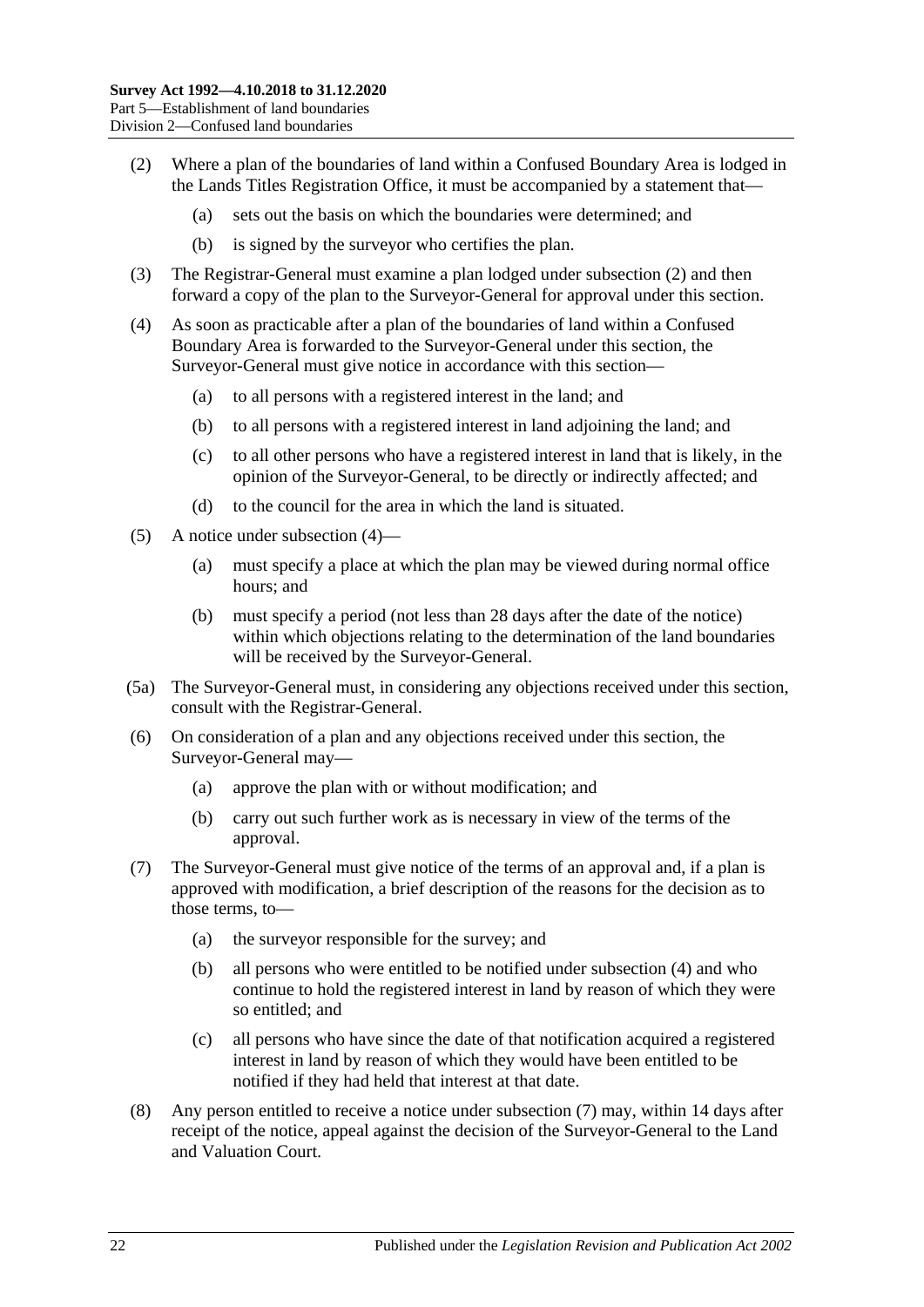- (9) The Land and Valuation Court may, on the hearing of an appeal, hear such evidence as it thinks fit, whether or not the evidence was produced before the Surveyor-General.
- (10) The Land and Valuation Court may, on the hearing of an appeal, exercise any one or more of the following powers:
	- (a) affirm or vary the decision appealed against, or make in addition any decision that should have been made in the first instance;
	- (b) quash the decision appealed against and substitute any decision that should have been made in the first instance;
	- (c) remit the subject matter of the appeal to the Surveyor-General for further consideration;
	- (d) make any further or other order as to costs or any other matter that the case requires.
- (11) If no appeal is lodged under this section against the approval of a plan by the Surveyor-General, the Registrar-General may deposit that plan in the Lands Titles Registration Office.
- (12) If an appeal is lodged under this section and the Land and Valuation Court on appeal approves a plan, the Registrar-General may deposit that plan in the Lands Titles Registration Office.
- (13) This section is in addition to and does not derogate from the *[Real Property Act](http://www.legislation.sa.gov.au/index.aspx?action=legref&type=act&legtitle=Real%20Property%20Act%201886) 1886*.

## <span id="page-22-0"></span>**Part 6—Miscellaneous**

## <span id="page-22-2"></span><span id="page-22-1"></span>**52—Interference with survey marks**

(1) Subject to this section, a person must not, without the approval of the Surveyor-General, interfere with a survey mark.

Penalty: Division 7 fine.

- (2) This section does not apply—
	- (a) in relation to interference with a survey mark (other than a permanent survey mark) in the course of the erection or maintenance of a fence or other permanent improvement on the boundary defined by that survey mark; or
	- (b) in relation to interference with a survey mark (other than a permanent survey mark) by a licensed surveyor, or a person acting under the supervision of a licensed surveyor, in the course of a survey if, as soon as reasonably practicable after the interference, the surveyor or other person reinstates the survey mark; or
	- (c) in relation to interference with a survey mark (other than a permanent survey mark) in the course of works for the provision of roads, drains or other services in association with the division of land.
- (3) Where a person has contravened [subsection](#page-22-2) (1) and the survey mark interfered with has been reinstated, the cost of that reinstatement may be recovered as a debt by the person who reinstated the survey mark from the person who contravened [subsection](#page-22-2)  $(1)$ .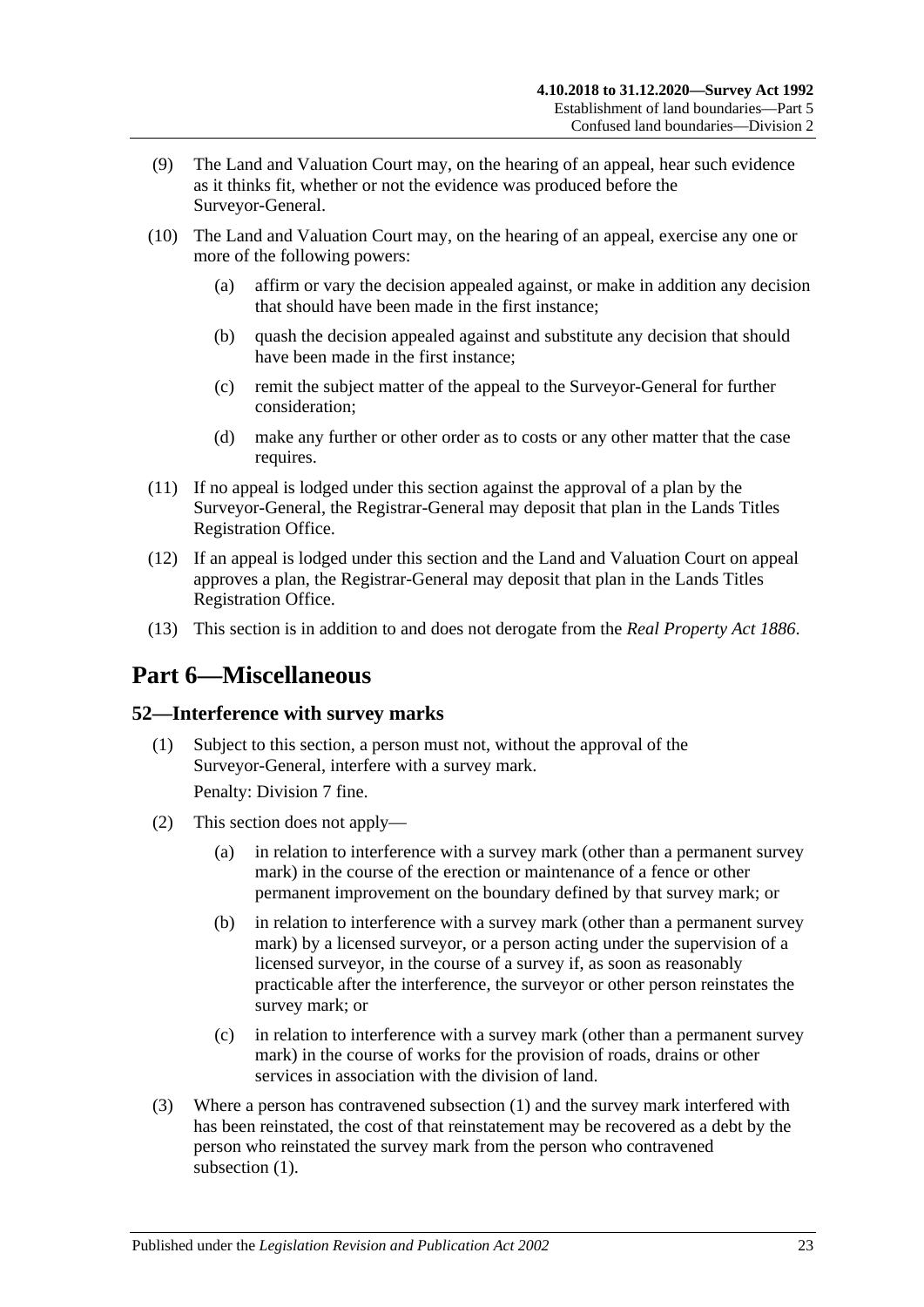#### <span id="page-23-0"></span>**53—Offence to hinder or obstruct**

(1) A person must not, without reasonable excuse, hinder or obstruct a person in the exercise of a power conferred by this Act.

Penalty: Division 6 fine.

(2) A person must not, without reasonable excuse, refuse or fail to comply with a requirement made by a person for the purposes of an investigation under this Act. Penalty: Division 6 fine.

#### <span id="page-23-1"></span>**54—False or misleading information**

A person must not, in furnishing information required under this Act, make a statement that is false or misleading in a material particular.

Penalty: Division 7 fine.

#### <span id="page-23-2"></span>**55—Confidentiality**

A person must not divulge information obtained in the course of an investigation under this Act except—

- (a) as authorised by or under this Act; or
- (b) with the consent of the person from whom the information was obtained or to whom the information relates; or
- (c) in connection with the administration of this Act; or
- (d) for the purpose of legal proceedings arising out of the administration of this Act.

Penalty: Division 5 fine.

## <span id="page-23-3"></span>**55A—Victimisation**

- (1) A person commits an act of victimisation against another person (the victim) if he or she causes detriment to the victim on the ground, or substantially on the ground, that the victim—
	- (a) has disclosed or intends to disclose information; or
	- (b) has made or intends to make an allegation,

that has given rise, or could give rise, to proceedings against the person under this Act.

- (2) An act of victimisation under this Act may be dealt with—
	- (a) as a tort; or
	- (b) as if it were an act of victimisation under the *[Equal Opportunity Act](http://www.legislation.sa.gov.au/index.aspx?action=legref&type=act&legtitle=Equal%20Opportunity%20Act%201984) 1984*,

but, if the victim commences proceedings in a court seeking a remedy in tort, he or she cannot subsequently lodge a complaint under the *[Equal Opportunity Act](http://www.legislation.sa.gov.au/index.aspx?action=legref&type=act&legtitle=Equal%20Opportunity%20Act%201984) 1984* and, conversely, if the victim lodges a complaint under that Act, he or she cannot subsequently commence proceedings in a court seeking a remedy in tort.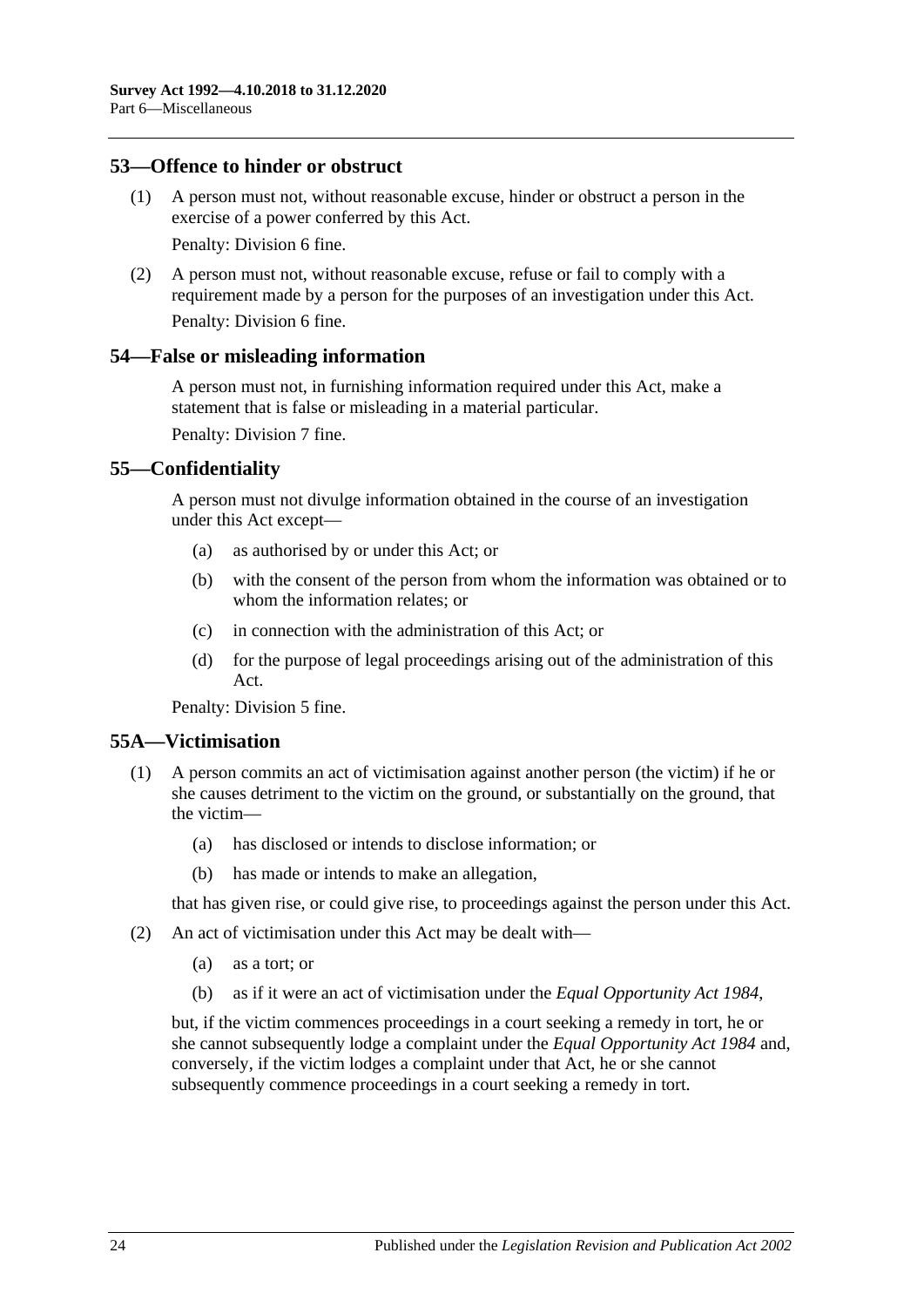- (3) Where a complaint alleging an act of victimisation under this Act has been lodged with the Commissioner for Equal Opportunity and the Commissioner is of the opinion that the subject matter of the complaint has already been adequately dealt with by a competent authority, the Commissioner may decline to act on the complaint or to proceed further with action on the complaint.
- (4) In this section—

*detriment* includes—

- (a) injury, damage or loss; or
- (b) intimidation or harassment; or
- (c) discrimination, disadvantage or adverse treatment in relation to the victim's employment or business; or
- (d) threats of reprisal.

#### <span id="page-24-0"></span>**56—General defence**

It is a defence to a charge of an offence against this Act if the defendant proves that the offence was not committed intentionally and did not result from any failure on the part of the defendant to take reasonable care to avoid the commission of the offence.

#### <span id="page-24-1"></span>**57—Punishment of conduct that constitutes offence**

Subject to this Act, where conduct constitutes an offence and is also a ground for disciplinary action under this Act, the taking of disciplinary action under this Act is not a bar to conviction and punishment for the offence, nor is conviction and punishment for the offence a bar to disciplinary action under this Act.

#### <span id="page-24-2"></span>**58—Levy on lodgment of plans**

The Institution of Surveyors may charge a levy of an amount approved by the Minister on each plan certified as correct by a licensed surveyor and lodged in the Lands Titles Registration Office.

#### <span id="page-24-3"></span>**59—Approvals**

An approval of the Minister, the Surveyor-General or the Institution of Surveyors under this Act—

- (a) must be in writing; and
- (b) may be absolute or conditional.

#### <span id="page-24-4"></span>**59A—Parties to proceedings before Tribunal**

- (1) The Surveyor-General and the Institution of Surveyors are entitled to be joined as parties to any proceedings before the Tribunal under this Act.
- (2) The Surveyor-General may appear personally in any such proceedings or may be represented at any proceedings by counsel or a person employed in the Public Service.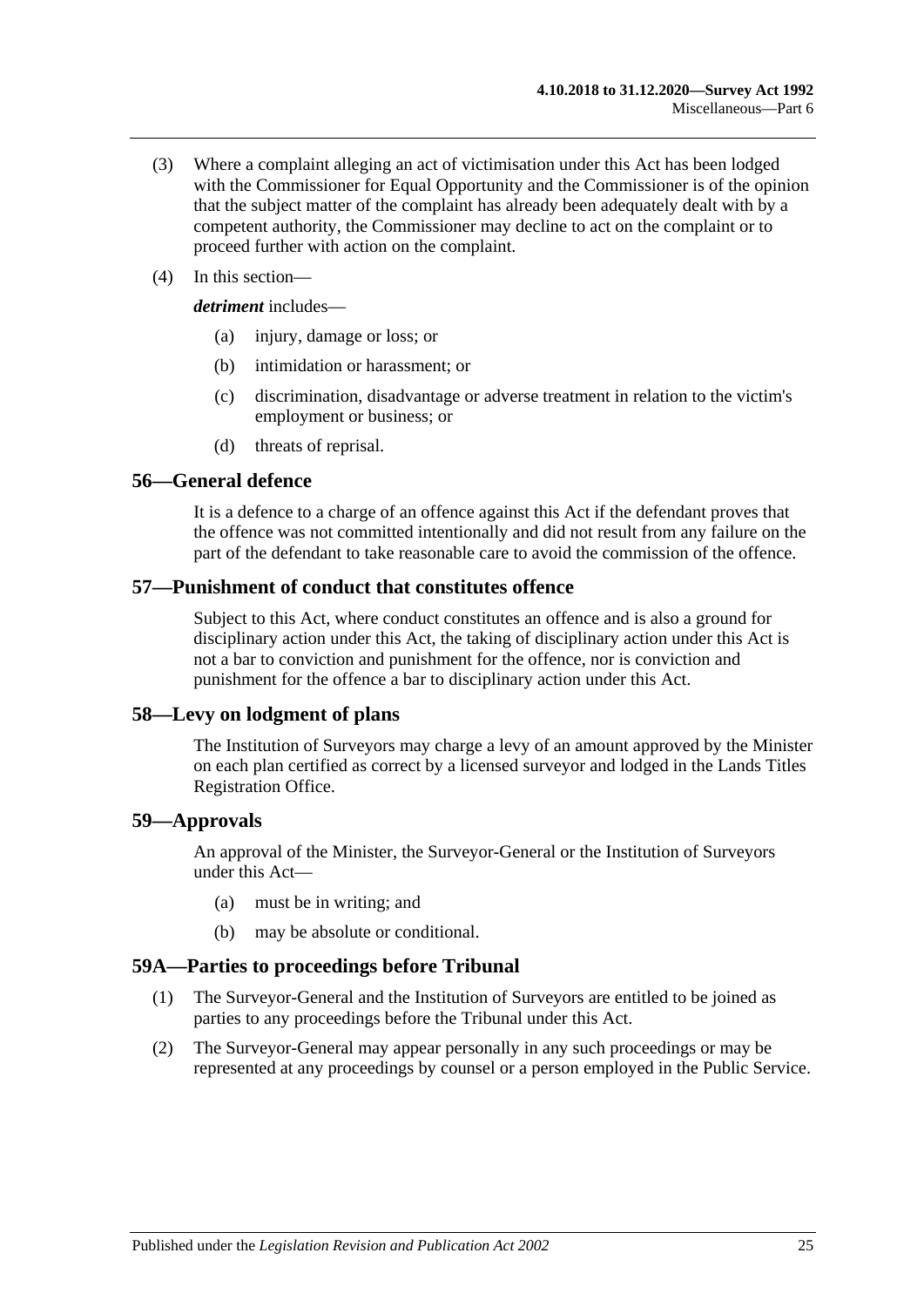#### <span id="page-25-0"></span>**60—Evidentiary provision**

In any legal proceedings, a certificate, purporting to be under the hand of the Registrar, that any person was or was not licensed or registered under this Act at a specified date or as to any other information contained in the register of surveyors established under this Act is, in the absence of proof to the contrary, proof of the information so certified.

#### <span id="page-25-1"></span>**61—Summary offences**

- (1) Proceedings for a summary offence against this Act must be commenced—
	- (a) in the case of an expiable offence—within the time limits prescribed for expiable offences by the *[Summary Procedure Act](http://www.legislation.sa.gov.au/index.aspx?action=legref&type=act&legtitle=Summary%20Procedure%20Act%201921) 1921*;
	- (b) in any other case—within 2 years of the date on which the offence is alleged to have been committed or such other period as the Minister may, in a particular case, authorise.
- (3) A document apparently signed by the Minister and stating that the Minister authorises a specified extension of the period for commencing a particular prosecution is to be accepted, in the absence of proof to the contrary, as proof of the fact so stated.

#### <span id="page-25-4"></span><span id="page-25-2"></span>**62—Service of notices**

- (1) A notice to be given under this Act may be given—
	- (a) by personal service on the person or agent of the person; or
	- (b) by leaving it for the person at the person's place of residence or business with someone apparently over the age of 16 years; or
	- (c) by sending it by post to the person or agent of the person at the person's last known address, or by leaving it in the letterbox to which it would have been delivered if so posted.
- (2) Where a notice is to be given under this Act to a person with a registered interest in land and it is not reasonably practicable for it to be given in accordance with [subsection](#page-25-4) (1), the notice may be given by leaving it in a conspicuous position on the land.

#### <span id="page-25-5"></span><span id="page-25-3"></span>**63—Regulations**

- (1) The Governor may make such regulations as are contemplated by, or as are necessary or expedient for the purposes of, this Act.
- (2) Without limiting the generality of [subsection](#page-25-5) (1), the regulations may regulate company names, business names or trading names that may be used by surveyors or require that such names be approved by the Institution of Surveyors.
- (3) The regulations may—
	- (a) prescribe fines not exceeding a division 7 fine for contravention of any regulation;
	- (b) apply, adopt or incorporate, with or without modification, any code, standard or other document prepared or approved by a body or authority referred to in the regulation as in force from time to time or as in force at a specified time.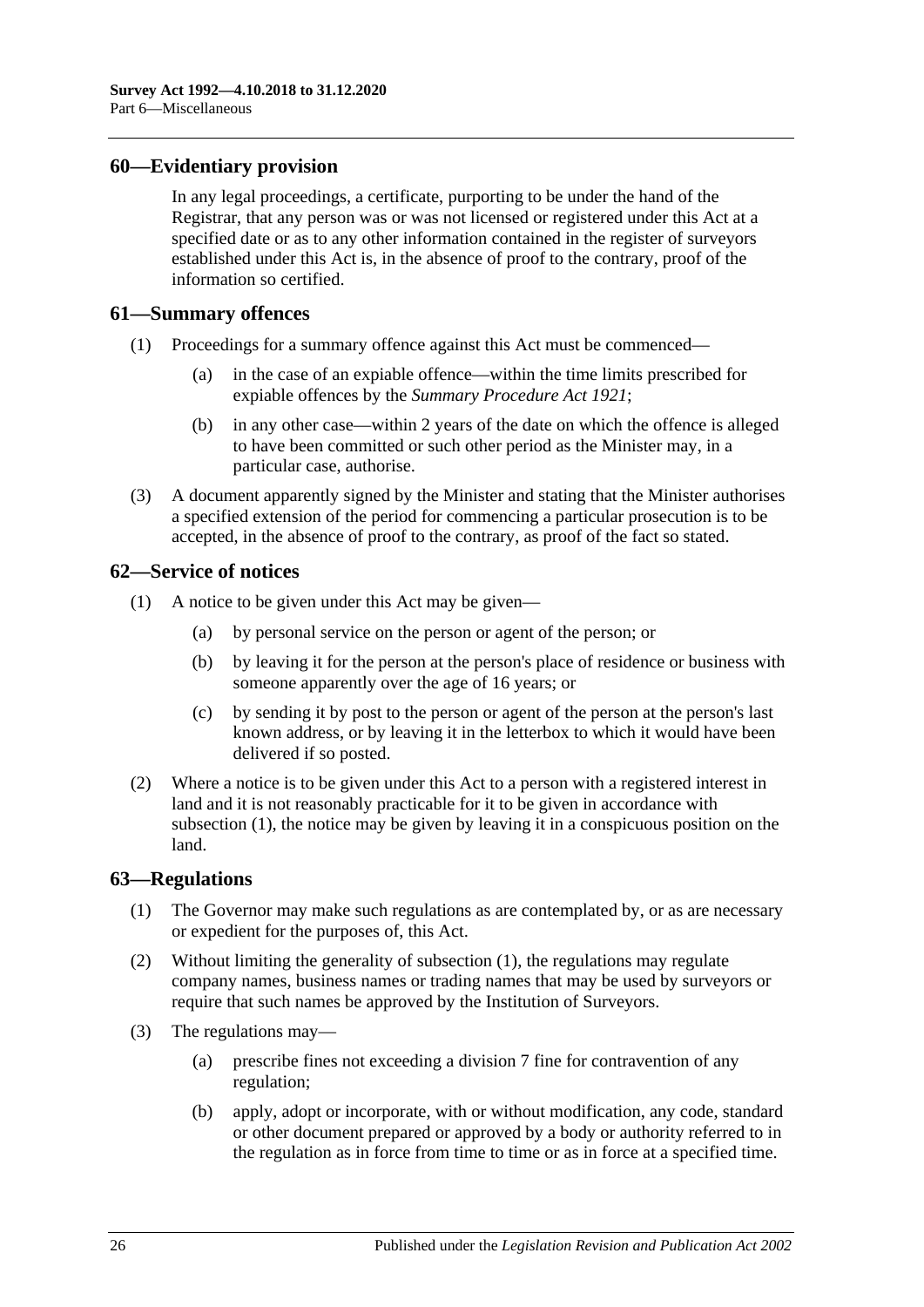- (4) Where a code, standard or other document is applied, adopted or incorporated in regulations—
	- (a) a copy of the code, standard or other document must be kept available for inspection by members of the public, without charge and during normal office hours, at the office of the Surveyor-General; and
	- (b) in any legal proceedings, evidence of the contents of the code, standard or other document may be given by production of a document purporting to be certified by or on behalf of the Minister as a true copy of the code, standard or other document.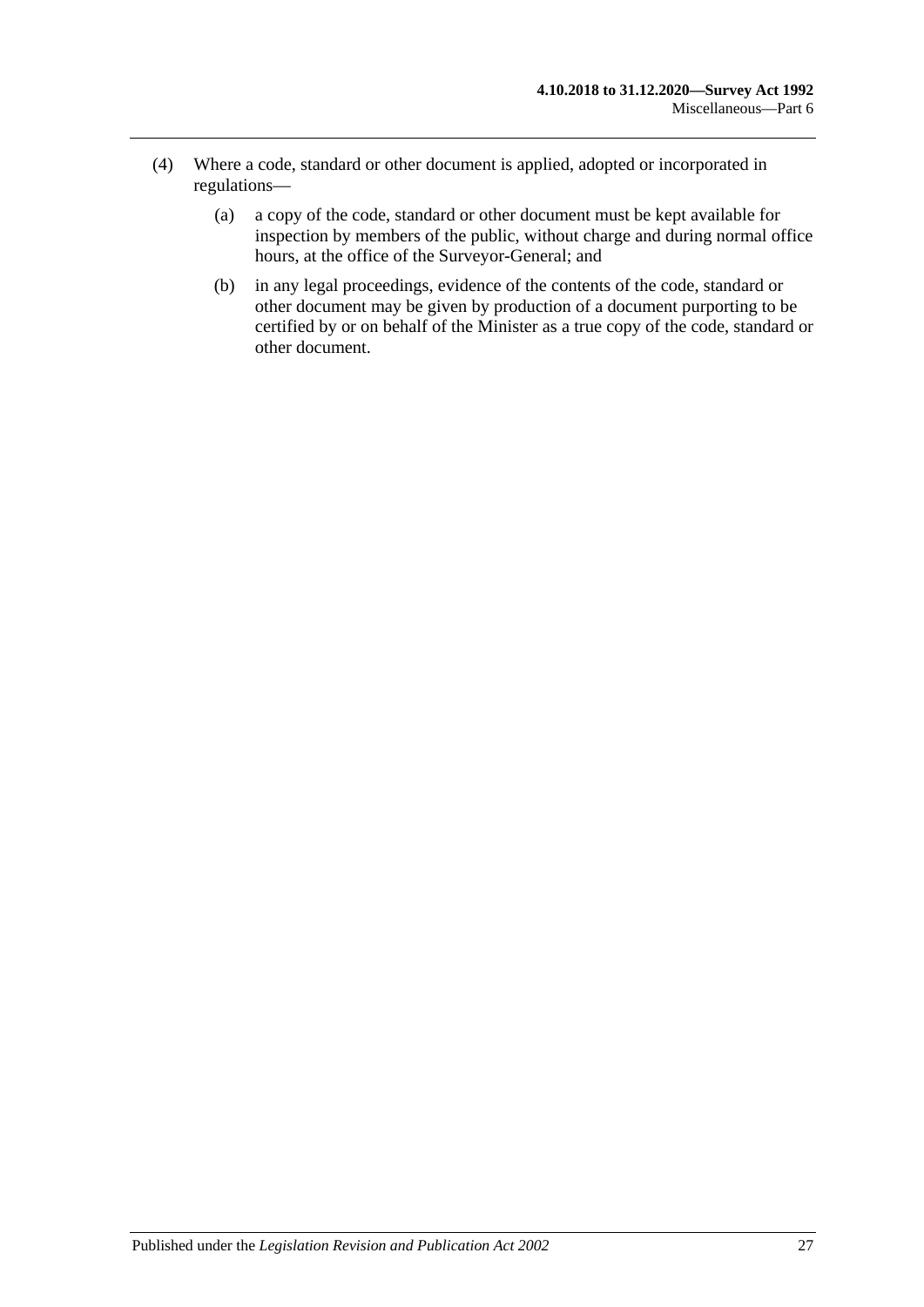# <span id="page-27-0"></span>**Legislative history**

## **Notes**

- Amendments of this version that are uncommenced are not incorporated into the text.
- Please note—References in the legislation to other legislation or instruments or to titles of bodies or offices are not automatically updated as part of the program for the revision and publication of legislation and therefore may be obsolete.
- Earlier versions of this Act (historical versions) are listed at the end of the legislative history.
- For further information relating to the Act and subordinate legislation made under the Act see the Index of South Australian Statutes or www.legislation.sa.gov.au.

## **Legislation repealed by principal Act**

The *Survey Act 1992* repealed the following:

*Surveyors Act 1975*

## **Principal Act and amendments**

New entries appear in bold.

| Year    | N <sub>0</sub> | Title                                                                               | Assent     | Commencement                                                      |
|---------|----------------|-------------------------------------------------------------------------------------|------------|-------------------------------------------------------------------|
| 1992    | 10             | Survey Act 1992                                                                     | 16.4.1992  | 1.1.1993 (Gazette 10.12.1992 p1752)                               |
| 1995    | 82             | <b>Statutes Repeal and Amendment</b><br>(Commercial Tribunal) Act 1995              | 30.11.1995 | Pt 5 and Sch 1-10.3.1997 (Gazette<br>$6.3.1997$ p $1114$ )        |
| 1999    | 64             | <b>Local Government</b><br>(Implementation) Act 1999                                | 18.11.1999 | s 10-1.1.2000 (Gazette 9.12.1999)<br>p3113                        |
| 2000    | $\overline{4}$ | District Court (Administrative and<br>Disciplinary Division) Amendment<br>Act 2000  | 20.4.2000  | Sch 1 cl 43-1.6.2000 (Gazette<br>18.5.2000 p2554)                 |
| 2003    | 61             | Survey (Miscellaneous) Amendment<br>Act 2003                                        | 11.12.2003 | 1.4.2004 (Gazette 26.2.2004 p613)                                 |
| 2009    | 12             | Survey (Funding and Promotion of<br>Surveying Qualifications)<br>Amendment Act 2009 | 16.4.2009  | 16.4.2009                                                         |
| 2009    | 84             | <b>Statutes Amendment (Public Sector</b><br>Consequential Amendments) Act<br>2009   | 10.12.2009 | Pt 155 (ss $352 \& 353$ )-1.2.2010<br>(Gazette 28.1.2010 p320)    |
| 2011    | 36             | <b>Statutes Amendment (Directors'</b><br>Liability) Act 2011                        | 22.9.2011  | Pt 22 (s 29)-1.1.2012 (Gazette<br>15.12.2011 p4988)               |
| 2017    | -7             | <b>Statutes Amendment and Repeal</b><br>(Simplify) Act 2017                         | 15.3.2017  | Pt 36 (ss $141 - 144$ ) -15.3.2017: s $2(1)$                      |
| 2017 51 |                | <b>Statutes Amendment (SACAT</b><br>No 2) Act 2017                                  | 28.11.2017 | Pt 47 (ss $255$ to $266$ )-4.10.2018<br>(Gazette 28.6.2018 p2618) |
| 2019 45 |                | Supreme Court (Court of Appeal)<br>Amendment Act 2019                               | 19.12.2019 | Sch 1 (cl 86)-1.1.2021 (Gazette<br>10.12.2020 p5638)              |
|         |                |                                                                                     |            |                                                                   |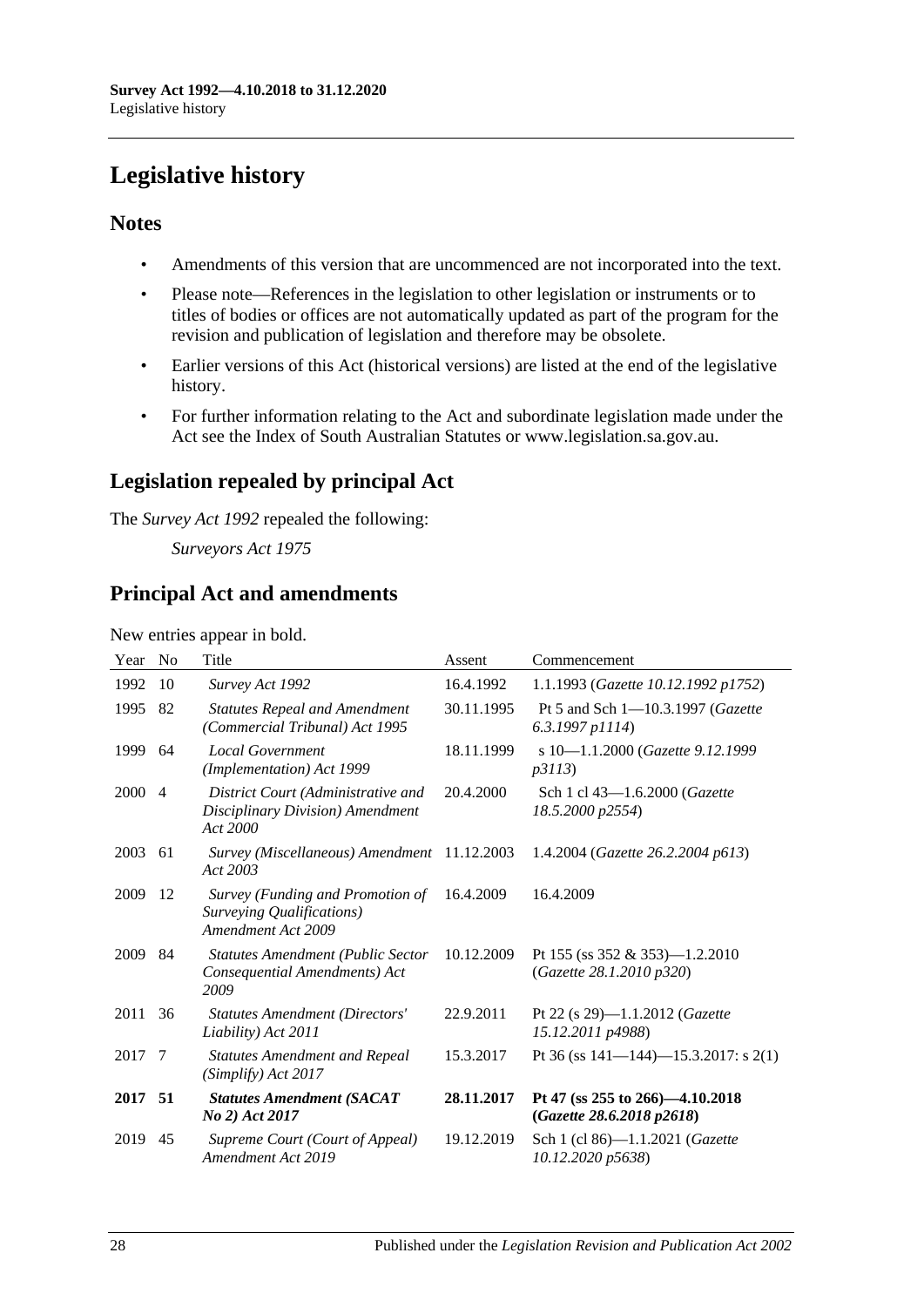## **Provisions amended**

New entries appear in bold.

Entries that relate to provisions that have been deleted appear in italics.

| Provision                               | How varied                                        | Commencement |  |
|-----------------------------------------|---------------------------------------------------|--------------|--|
| Long title                              | amended by 61/2003 Sch 2                          | 1.4.2004     |  |
| Pt1                                     |                                                   |              |  |
| $ss$ 2 and 3                            | deleted by 61/2003 Sch 2                          | 1.4.2004     |  |
| s <sub>4</sub>                          |                                                   |              |  |
| s(4(1))                                 |                                                   |              |  |
| beneficiary                             | inserted by $61/2003$ s $4(1)$                    | 1.4.2004     |  |
| company                                 | deleted by $61/2003$ s $4(2)$                     | 1.4.2004     |  |
| Court                                   | inserted by $82/1995 s 17(a)$                     | 10.3.1997    |  |
|                                         | deleted by 51/2017 s 255(1)                       | 4.10.2018    |  |
| director                                | substituted by $61/2003$ s $4(3)$                 | 1.4.2004     |  |
|                                         | prescribed relative deleted by $61/2003$ s $4(4)$ | 1.4.2004     |  |
| provide                                 | inserted by $61/2003$ s $4(4)$                    | 1.4.2004     |  |
| putative spouse                         | deleted by $61/2003$ s $4(4)$                     | 1.4.2004     |  |
| share                                   | deleted by $61/2003$ s $4(5)$                     | 1.4.2004     |  |
| Survey Advisory<br>Committee            | deleted by 7/2017 s 141                           | 15.3.2017    |  |
| provider                                | surveying services inserted by $61/2003$ s $4(6)$ | 1.4.2004     |  |
| Tribunal                                | deleted by $82/1995$ s $17(b)$                    | 10.3.1997    |  |
|                                         | inserted by 51/2017 s 255(2)                      | 4.10.2018    |  |
| trust                                   | inserted by $61/2003$ s $4(7)$                    | 1.4.2004     |  |
| trust or corporate<br>entity            | inserted by $61/2003$ s $4(7)$                    | 1.4.2004     |  |
| $s\ 4(5)$ (8)                           | inserted by $61/2003$ s $4(8)$                    | 1.4.2004     |  |
| Pt 2                                    |                                                   |              |  |
| Pt 2 Div 2 before<br>deletion by 7/2017 |                                                   |              |  |
| s 9A                                    | inserted by 84/2009 s 352                         | 1.2.2010     |  |
| Pt 2 Div 2                              | deleted by 7/2017 s 142                           | 15.3.2017    |  |
| Pt 2 Div 3                              |                                                   |              |  |
| s 10                                    |                                                   |              |  |
| 10(1)                                   | amended by 12/2009 s 3                            | 16.4.2009    |  |
|                                         | substituted by 7/2017 s 143                       | 15.3.2017    |  |
| s 12                                    |                                                   |              |  |
| s 12(1)                                 | amended by 61/2003 s 5                            | 1.4.2004     |  |
| s 13                                    |                                                   |              |  |
| s 13(1)                                 | substituted by $61/2003$ s $6(1)$                 | 1.4.2004     |  |
| s 13(2)                                 | amended by $61/2003$ s $6(2)$                     | 1.4.2004     |  |
| s 13A                                   | inserted by 61/2003 s 7                           | 1.4.2004     |  |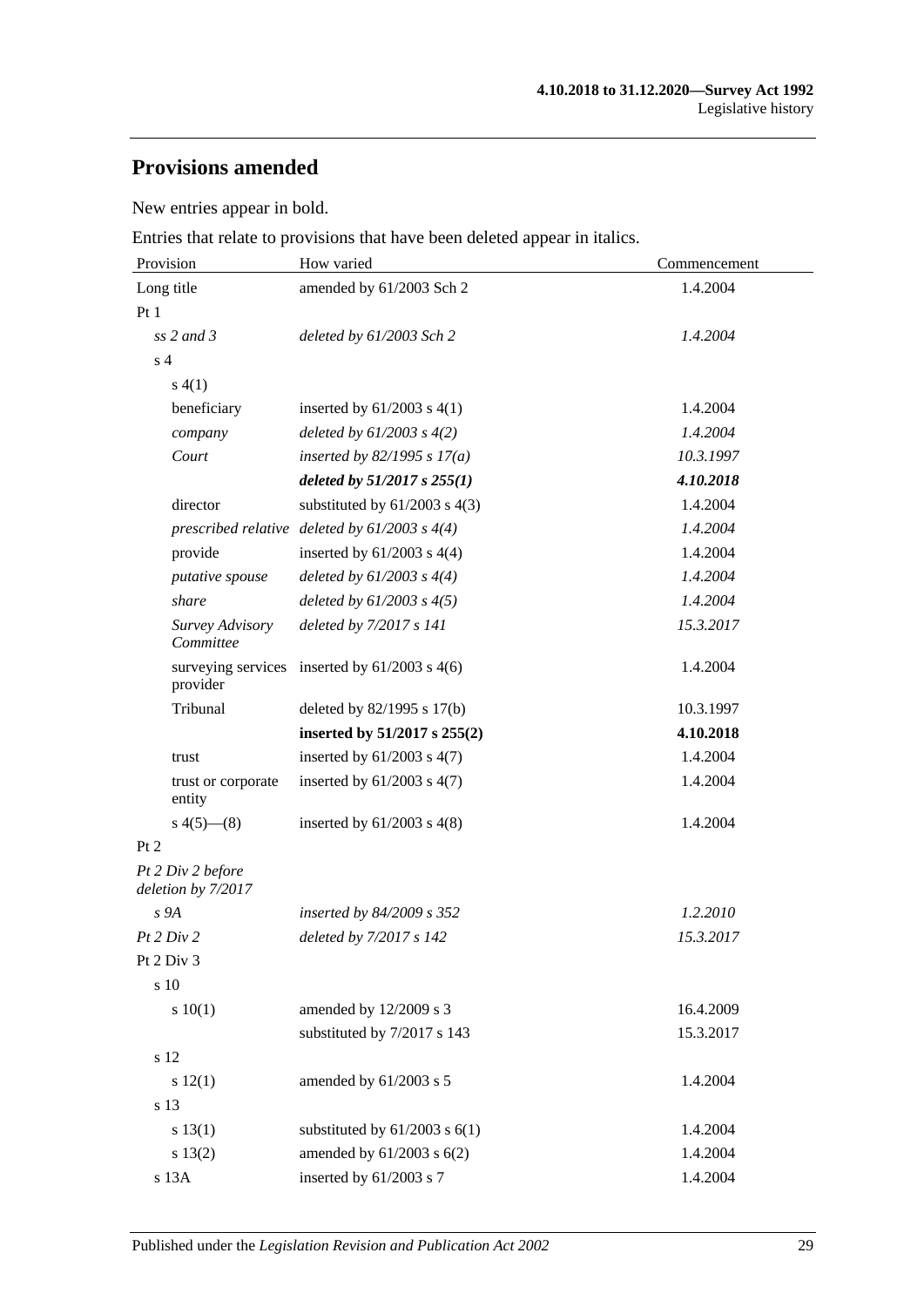## **Survey Act 1992—4.10.2018 to 31.12.2020**

Legislative history

| Pt <sub>3</sub>      |                                    |           |
|----------------------|------------------------------------|-----------|
| Pt 3 Div 1           |                                    |           |
| s 14                 | amended by 61/2003 s 8             | 1.4.2004  |
| s <sub>15</sub>      | amended by 61/2003 s 9             | 1.4.2004  |
| Pt 3 Div 2           |                                    |           |
| s 21                 |                                    |           |
| $s \, 21(1)$         | amended by 61/2003 s 10            | 1.4.2004  |
| $s\ 21(3)$           | amended by 61/2003 Sch 2           | 1.4.2004  |
| s <sub>22</sub>      |                                    |           |
| $s\,22(2)$           | deleted by 61/2003 s 11            | 1.4.2004  |
| s <sub>24</sub>      |                                    |           |
| $s\,24(1)$           | amended by 61/2003 s 12            | 1.4.2004  |
| s 26                 |                                    |           |
| $s \; 26(4)$         | amended by 61/2003 s 13            | 1.4.2004  |
| Pt 3 Div 3           | substituted by 61/2003 s 14        | 1.4.2004  |
| Pt 3 Div 4           |                                    |           |
| s 34                 |                                    |           |
| $s \, 34(1)$         | amended by $61/2003$ s $15(1)$     | 1.4.2004  |
| $s \; 34(2)$         | substituted by $61/2003$ s $15(2)$ | 1.4.2004  |
| $s \; 34(3)$ and (4) | inserted by 61/2003 s 15(2)        | 1.4.2004  |
| s 35                 |                                    |           |
| $s \; 35(1)$         | substituted by 61/2003 s 16        | 1.4.2004  |
| s 36                 |                                    |           |
| $s \, 36(1)$         | amended by 82/1995 s 18(a)         | 10.3.1997 |
|                      | amended by 61/2003 s 17(1)         | 1.4.2004  |
| $s \; 36(4)$         | amended by 61/2003 s 17(2)         | 1.4.2004  |
| $s \; 36(6)$         | amended by 82/1995 s 18(b)         | 10.3.1997 |
| s 37                 |                                    |           |
| $s \frac{37(1)}{2}$  | amended by 82/1995 s 19            | 10.3.1997 |
|                      | substituted by $61/2003$ s $18(1)$ | 1.4.2004  |
|                      | amended by 51/2017 s 256(1)        | 4.10.2018 |
| $s\,37(2)$           | deleted by $61/2003$ s $18(1)$     | 1.4.2004  |
| $s \frac{37(3)}{2}$  | amended by 61/2003 s 18(2)         | 1.4.2004  |
|                      | amended by 51/2017 s 256(2)        | 4.10.2018 |
| s 38                 |                                    |           |
| $s \, 38(1)$         | amended by $82/1995$ s $20(a)$     | 10.3.1997 |
|                      | amended by 61/2003 s 19(1)         | 1.4.2004  |
|                      | amended by 51/2017 s 257(1)        | 4.10.2018 |
| $s \, 38(2)$         | substituted by $82/1995$ s $20(b)$ | 10.3.1997 |
|                      | amended by 51/2017 s 257(2)        | 4.10.2018 |
| $s \ 38(3)$          | substituted by $82/1995$ s $20(b)$ | 10.3.1997 |
|                      | amended by 51/2017 s 257(3)        | 4.10.2018 |
| $s \, 38(4)$ and (5) | deleted by $82/1995 s 20(b)$       | 10.3.1997 |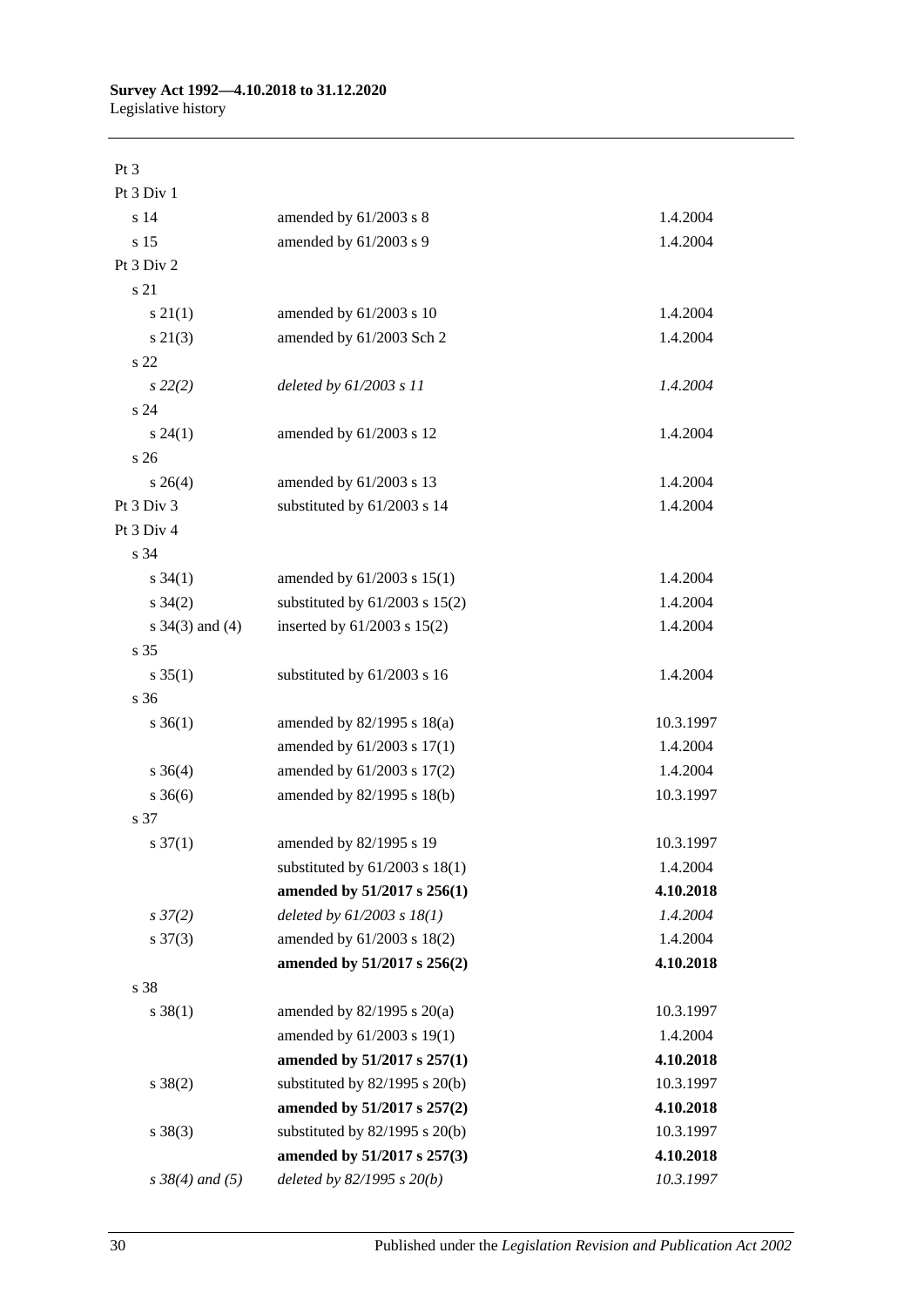| $s \, 38(6)$ | amended by $82/1995$ s $20(c)$                   | 10.3.1997 |
|--------------|--------------------------------------------------|-----------|
|              | amended by 61/2003 s 19(2)                       | 1.4.2004  |
|              | amended by $51/2017$ s $257(4)$ —(6)             | 4.10.2018 |
| $s \, 38(8)$ | amended by 82/1995 s 20(d)                       | 10.3.1997 |
|              | amended by 51/2017 s 257(7), (8)                 | 4.10.2018 |
| $s \ 38(9)$  | amended by 82/1995 s 20(e)                       | 10.3.1997 |
|              | amended by 51/2017 s 257(9)                      | 4.10.2018 |
| s 38A        | inserted by 82/1995 s 21                         | 10.3.1997 |
|              | amended by $4/2000$ s $9(1)$ (Sch 1 cl $43(a)$ ) | 1.6.2000  |
|              | substituted by 51/2017 s 258                     | 4.10.2018 |
| s 39         | amended by 82/1995 s 22                          | 10.3.1997 |
|              | amended by 51/2017 s 259                         | 4.10.2018 |
| s 40         |                                                  |           |
| $s\,40(1)$   | amended by $82/1995$ s $23(a)$                   | 10.3.1997 |
|              | amended by 51/2017 s 260(1)                      | 4.10.2018 |
| $s\ 40(2)$   | amended by 82/1995 s 23(b)                       | 10.3.1997 |
|              | substituted by 61/2003 s 20                      | 1.4.2004  |
|              | amended by 51/2017 s 260(2)                      | 4.10.2018 |
| $s\ 40(3)$   | amended by 82/1995 s 23(c)                       | 10.3.1997 |
|              | amended by 51/2017 s 260(3)                      | 4.10.2018 |
| $s\ 40(4)$   | amended by 82/1995 s 23(d)                       | 10.3.1997 |
|              | amended by 51/2017 s 260(4)                      | 4.10.2018 |
| s 41         |                                                  |           |
| $s\ 41(1)$   | amended by 82/1995 s 24(a)                       | 10.3.1997 |
|              | amended by 51/2017 s 261(1)                      | 4.10.2018 |
| $s\ 41(2)$   | amended by 82/1995 s 24(b)                       | 10.3.1997 |
|              | amended by 51/2017 s 261(2)                      | 4.10.2018 |
| Pt 3 Div 5   |                                                  |           |
| heading      | amended by 82/1995 s 25                          | 10.3.1997 |
|              | substituted by 51/2017 s 262                     | 4.10.2018 |
| s 42         |                                                  |           |
| $s\,42(1)$   | amended by $82/1995$ s $26(a)$                   | 10.3.1997 |
|              | substituted by 51/2017 s 263(1)                  | 4.10.2018 |
| $s\ 42(2)$   | amended by 82/1995 s 26(b)                       | 10.3.1997 |
|              | amended by 4/2000 s 9(1) (Sch 1 cl 43(b))        | 1.6.2000  |
|              | substituted by 51/2017 s 263(1)                  | 4.10.2018 |
| $s\,42(3)$   | amended by 82/1995 s $26(c)$                     | 10.3.1997 |
|              | deleted by $4/2000 s 9(1)$ (Sch 1 cl $43(c)$ )   | 1.6.2000  |
| $s\,42(4)$   | amended by $82/1995 s 26(d)$                     | 10.3.1997 |
|              | deleted by $4/2000 s 9(1)$ (Sch 1 cl $43(d)$ )   | 1.6.2000  |
| $s\,42(5)$   | amended by 82/1995 s $26(e)$                     | 10.3.1997 |
|              | deleted by $51/2017$ s $263(2)$                  | 4.10.2018 |
| $s\,42(7)$   | amended by 51/2017 s 263(3)                      | 4.10.2018 |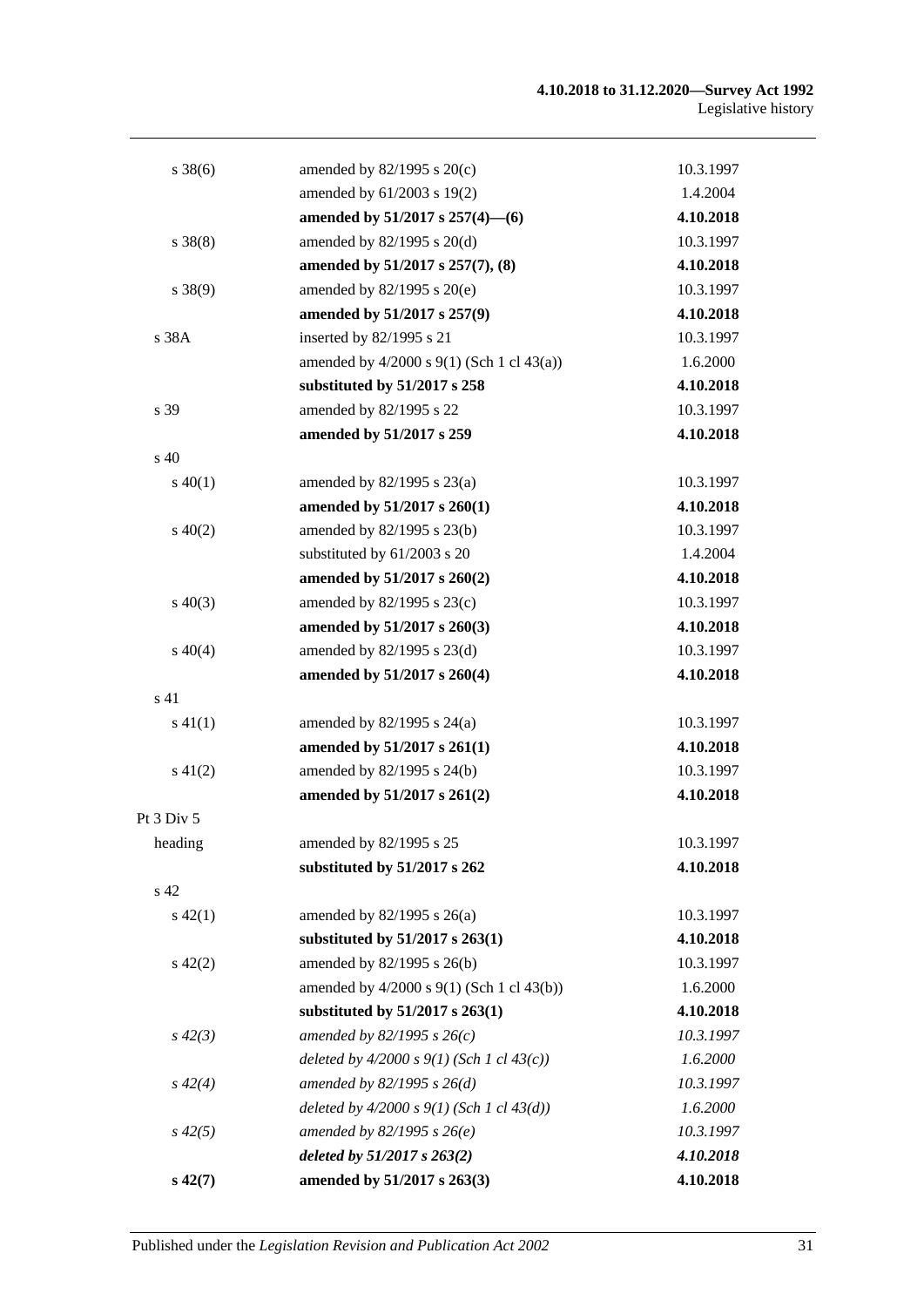#### **Survey Act 1992—4.10.2018 to 31.12.2020** Legislative history

| $s\ 42(8)$         | amended by 82/1995 s 26(f)                                | 10.3.1997 |
|--------------------|-----------------------------------------------------------|-----------|
|                    | substituted by 51/2017 s 263(4)                           | 4.10.2018 |
| Pt 4               |                                                           |           |
| s 43               |                                                           |           |
| $s\,43(4)$         | amended by 7/2017 s 144                                   | 15.3.2017 |
| s 44               |                                                           |           |
| $s\,44(1)$         | amended by 82/1995 s 27                                   | 10.3.1997 |
|                    | amended by 84/2009 s 353                                  | 1.2.2010  |
| $s\,44(4)$         | amended by 61/2003 s 21                                   | 1.4.2004  |
| $Pt\,5$            |                                                           |           |
| s <sub>50</sub>    |                                                           |           |
| s 50(1a)           | inserted by $64/1999$ s $10(a)$                           | 1.1.2000  |
| s 50(2)            | amended by 64/1999 s 10(b)                                | 1.1.2000  |
| s 50(4)            | deleted by $64/1999 s 10(c)$                              | 1.1.2000  |
| s 51               |                                                           |           |
| s 51(3)            | amended by 64/1999 s 10(d)                                | 1.1.2000  |
| s 51(4)            | amended by 64/1999 s 10(e)                                | 1.1.2000  |
| s 51(5a)           | inserted by $64/1999$ s $10(f)$                           | 1.1.2000  |
| Pt 6               |                                                           |           |
| s 55A              | inserted by $61/2003$ s 22                                | 1.4.2004  |
| $s$ 55 $B$         | inserted by $61/2003$ s 22                                | 1.4.2004  |
|                    | deleted by 36/2011 s 29                                   | 1.1.2012  |
| s 59A              | inserted by 82/1995 s 28                                  | 10.3.1997 |
| $s$ 59A(1)         | amended by 51/2017 s 264                                  | 4.10.2018 |
| s 61               |                                                           |           |
| s 61(1)            | substituted by 61/2003 s 23                               | 1.4.2004  |
| $s \, 6I(2)$       | deleted by 61/2003 s 23                                   | 1.4.2004  |
| 51/2017            | Sch 1 before deletion by inserted by 82/1995 s 29 (Sch 1) | 10.3.1997 |
| $\mathfrak{sl}(5)$ | amended by $4/2000 s 9(1)$ (Sch 1 cl $43(e)$ )            | 1.6.2000  |
| Sch 1              | deleted by 51/2017 s 265                                  | 4.10.2018 |
| Sch 2              | Sch redesignated as Sch 2 by 82/1995 s 29                 | 10.3.1997 |
|                    | deleted by 61/2003 Sch 2                                  | 1.4.2004  |

## **Transitional etc provisions associated with Act or amendments**

## *Statutes Repeal and Amendment (Commercial Tribunal) Act 1995*

## **30—Transitional provision**

Where an order is in force under Division 4 of Part 3 of the principal Act immediately before the commencement of this section—

- (a) imposing conditions on a person's licence or registration to practice surveying; or
- (b) suspending a person's licence or registration to practice surveying; or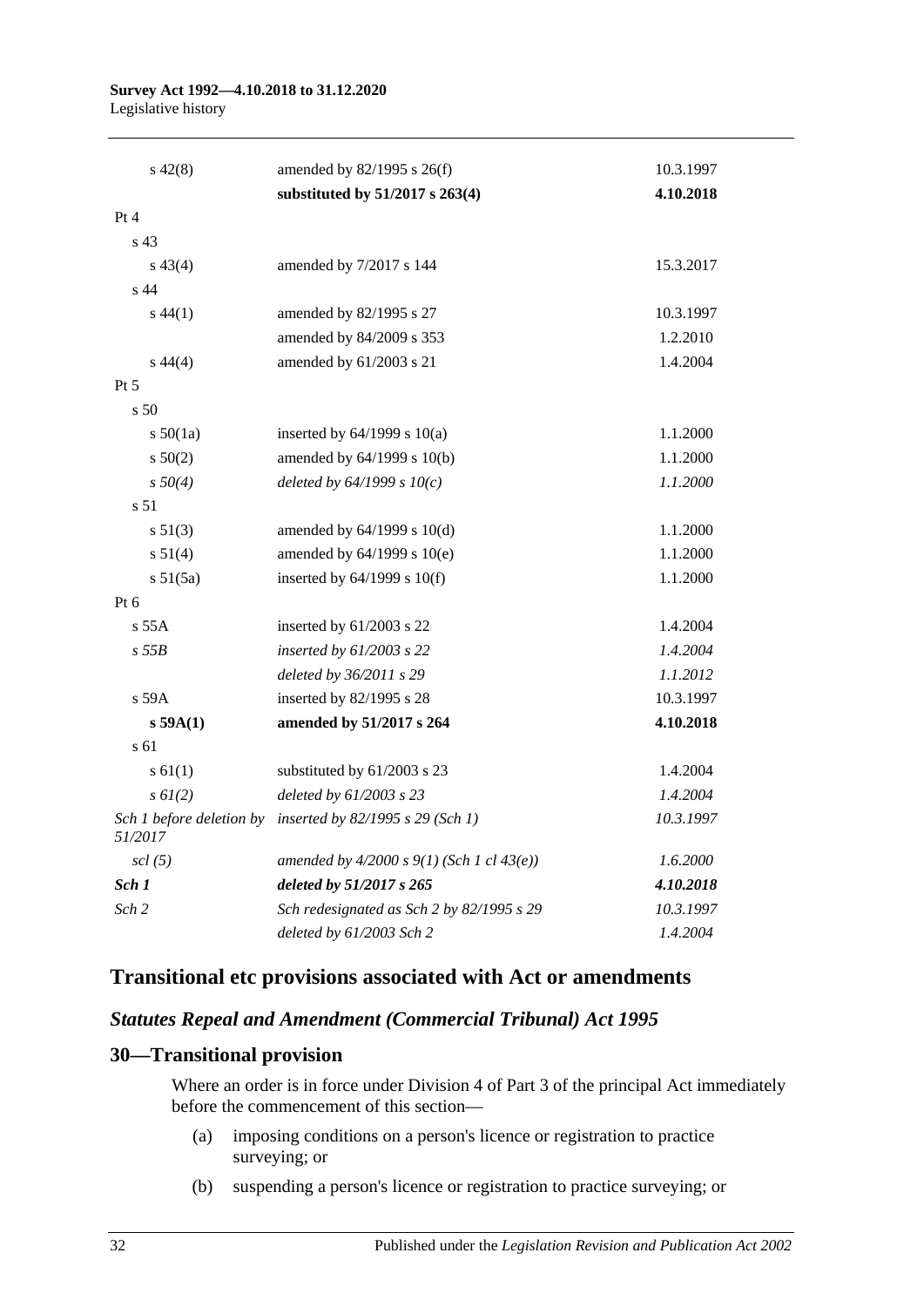(c) disqualifying a person from being licensed or registered to practice surveying,

the order has effect as if it were an order of the Administrative and Disciplinary Division of the District Court under that Division of the principal Act as amended by this Act.

#### *Survey (Miscellaneous) Amendment Act 2003, Sch 1—Transitional provisions*

#### **1—Companies**

A company that was, immediately before the commencement of this section, licensed or registered as a surveyor under the principal Act will be taken to have been removed from the register of surveyors.

#### **2—Licences and registrations**

A licence or registration in force immediately before the commencement of this section remains in force until next 31 December and may then be renewed for a period of either 6 or 18 months to end on 30 June.

#### **3—Annual reports**

The first annual report required to be delivered to the Minister by the Institution of Surveyors after the commencement of this section must be in relation to the period since the last annual report, being a period of either 6 or 18 months ending on 30 June.

#### *Statutes Amendment (SACAT No 2) Act 2017, Pt 47*

#### **266—Transitional provisions**

- (1) A right to lodge a complaint with the District Court under Part 3 Division 4 of the principal Act with respect to a matter in existence before the relevant day (but not exercised before that day) will be exercised as if this Part had been in operation before that right arose, so that the relevant proceedings may be commenced before the Tribunal rather than the District Court.
- (2) A right of appeal to the District Court under Part 3 Division 5 of the principal Act with respect to a matter in existence before the relevant day (but not exercised before that day) will be exercised as if this Part had been in operation before that right arose, so that the relevant proceedings may be commenced before the Tribunal rather than the District Court.
- (3) A decision or approval of the District Court under Part 3 of the principal Act in force immediately before the relevant day will, on and from the relevant day, be taken to be a decision or approval of the Tribunal.
- (4) Nothing in this section affects any proceedings before the District Court commenced before the relevant day.
- (5) A member of each panel of persons who may sit as assessors established under Schedule 1 of the principal Act (as in existence immediately before the relevant day) ceases to hold office on the commencement of this subsection and any contract of employment, agreement or arrangement relating to the office held by that member is terminated by force of this subsection at the same time.
- (6) In this section—

*principal Act* means the *[Survey Act](http://www.legislation.sa.gov.au/index.aspx?action=legref&type=act&legtitle=Survey%20Act%201992) 1992*;